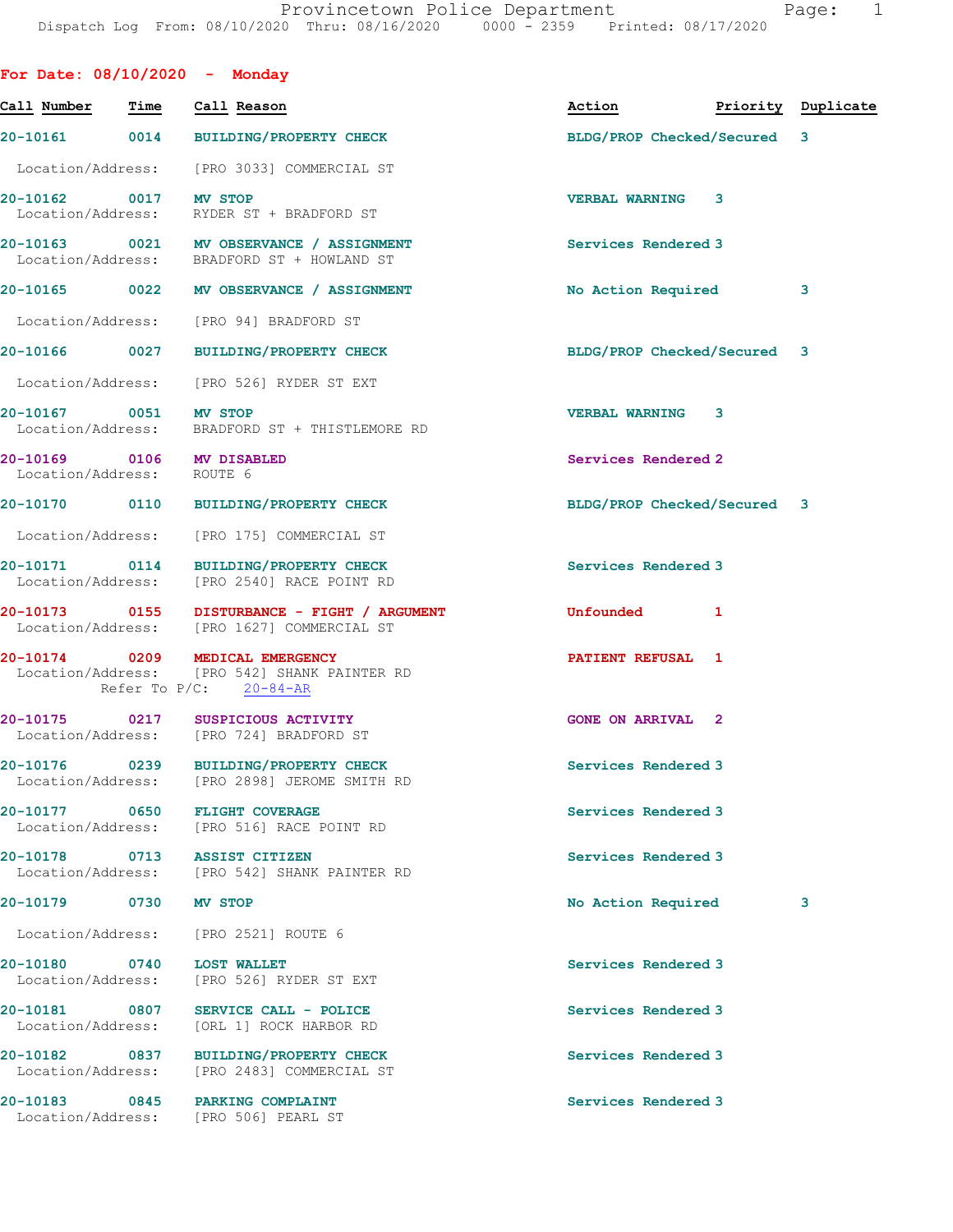20-10187 1035 LOOSE DOG Services Rendered 2 Location/Address: COMMERCIAL ST + BRADFORD ST

20-10189 1122 PARKING COMPLAINT Services Rendered 3 Location/Address: [PRO 1560] CONANT ST

20-10190 1132 TRAFFIC CONTROL Services Rendered 3 Location/Address: CENTER ST + COMMERCIAL ST

20-10191 1139 911 - GENERAL Could Not Locate 1<br>
Location/Address: [PRO 65] WEST VINE ST Location/Address: [PRO 65] WEST VINE ST

Location/Address: PEARL ST + COMMERCIAL ST

20-10193 1145 COMPLAINT - GENERAL **Services Rendered** 3 Location/Address: [PRO 312] COMMERCIAL ST

20-10195 1226 COMPLAINT - GENERAL Services Rendered 3 Location/Address: [PRO 4157] COMMERCIAL ST

20-10200 1336 DISTURBANCE - FIGHT / ARGUMENT Services Rendered 1 Location/Address: [PRO 221] COMMERCIAL ST

20-10201 1357 LARCENY / FORGERY / FRAUD Services Rendered 2<br>
Location/Address: [PRO 542] SHANK PAINTER RD [PRO 542] SHANK PAINTER RD

Location/Address: [PRO 3021] PILGRIM HEIGHTS RD

Location/Address: COMMERCIAL ST

Location/Address: WEBSTER PL

20-10207 1551 LOST PROPERTY **120-10201 120-10207** Services Rendered 3 Location/Address: [PRO 542] SHANK PAINTER RD

20-10212 1616 LOST MA ID Services Rendered 3 Location/Address: [PRO 542] SHANK PAINTER RD

20-10211 1621 MV OBSERVANCE / ASSIGNMENT Services Rendered 3 Location/Address: ROUTE 6 + SNAIL RD

20-10213 1636 MUTUAL AID COVERAGE 1636 Services Rendered 3<br>
Location/Address: [PRO 1892] SHANK PAINTER RD [PRO 1892] SHANK PAINTER RD

Location/Address: [PRO 2499] RACE POINT RD

20-10217 1712 SUSPICIOUS ACTIVITY Subsequent of the Services Rendered 2 Location/Address: [PRO 2156] COMMERCIAL ST

20-10218 1732 BUILDING/PROPERTY CHECK Services Rendered 3 Location/Address: [PRO 539] SHANK PAINTER RD

20-10221 1800 SUSPICIOUS ACTIVITY Services Rendered 2 Location/Address: [PRO 2461] BRADFORD ST EXT

20-10222 1813 LOST GREEN IPHONE 11 Services Rendered 3 Location/Address: [PRO 542] SHANK PAINTER RD

20-10223 1830 FIRE - CO ALARM Services Rendered 1 Securion Address: [PRO 1520] BRADFORD ST [PRO 1520] BRADFORD ST

20-10226 1923 MV COLLISION Services Rendered 1<br>
Location/Address: ROUTE 6

Location/Address:

20-10192 1140 DECEASED FOX **Referred to Other Agency** 2

20-10202 1359 MEDICAL EMERGENCY Transported to Hospital 1

20-10203 1404 TRESPASS Services Rendered 2

20-10204 1405 ANIMAL CALL VERBAL WARNING 2

20-10214 1655 MEDICAL EMERGENCY 1 Referred to Other Agency 1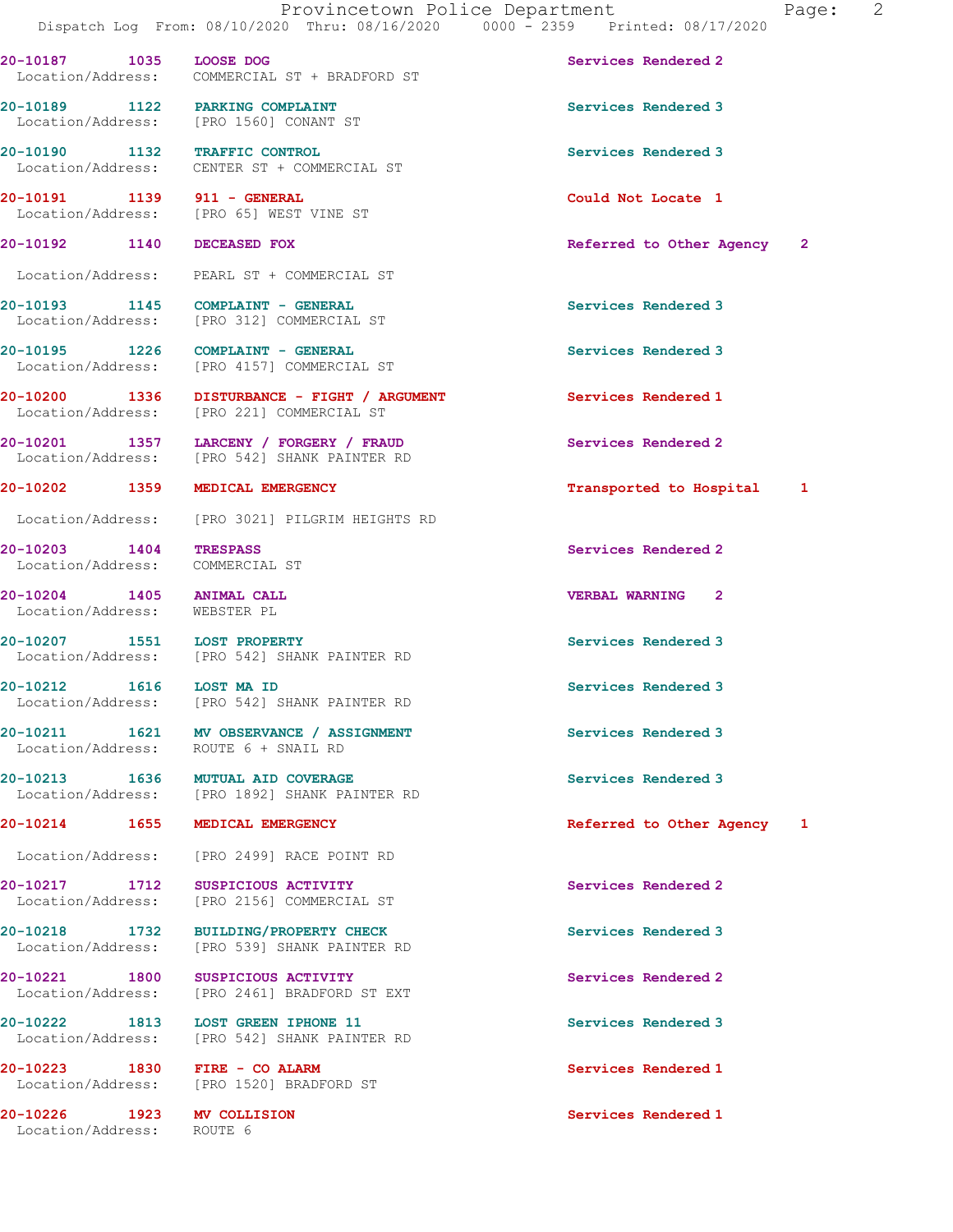|                                    | Refer To Accident: 20-45-AC                                                                      |                                    |
|------------------------------------|--------------------------------------------------------------------------------------------------|------------------------------------|
| 20-10227 1934 ANIMAL CALL          | Location/Address: [PRO 1786] PILGRIM HEIGHTS RD                                                  | Services Rendered 2                |
|                                    | 20-10231 2034 BUILDING/PROPERTY CHECK                                                            | BLDG/PROP Checked/Secured 3        |
|                                    | Location/Address: [PRO 526] RYDER ST EXT                                                         |                                    |
| 20-10232 2048 MV STOP              | Location/Address: [PRO 536] SHANK PAINTER RD                                                     | <b>VERBAL WARNING 3</b>            |
|                                    | 20-10234 2114 BUILDING/PROPERTY CHECK<br>Location/Address: [PRO 564] BAYBERRY AVE                | Services Rendered 3                |
|                                    | 20-10235 2118 BUILDING/PROPERTY CHECK                                                            | BLDG/PROP Checked/Secured 3        |
|                                    | Location/Address: [PRO 519] RACE POINT RD                                                        |                                    |
|                                    | 20-10236 2130 BUILDING/PROPERTY CHECK                                                            | BLDG/PROP Checked/Secured 3        |
|                                    | Location/Address: [PRO 175] COMMERCIAL ST                                                        |                                    |
| Location/Address: ROUTE 6          | 20-10237 2132 MV OBSERVANCE / ASSIGNMENT                                                         | Services Rendered 3                |
| 20-10239 2152 MV STOP              | Location/Address: [PRO 413] CONWELL ST                                                           | <b>VERBAL WARNING</b><br>3         |
| 20-10241 2237 MEDICAL EMERGENCY    | Location/Address: [PRO 1617] BRADFORD ST                                                         | <b>PATIENT REFUSAL 1</b>           |
| 20-10242 2305 NOISE COMPLAINT      | Location/Address: [PRO 3554] ATLANTIC AVE                                                        | SPOKEN TO<br>3                     |
| 20-10243 2311 MV STOP              | Location/Address: BRADFORD ST + RYDER ST                                                         | <b>VERBAL WARNING</b><br>3         |
| For Date: $08/11/2020 -$ Tuesday   |                                                                                                  |                                    |
|                                    | 20-10245 0012 BUILDING/PROPERTY CHECK<br>Location/Address: [PRO 526] RYDER ST EXT                | Services Rendered 3                |
|                                    | 20-10246 0026 BUILDING/PROPERTY CHECK<br>Location/Address: [PRO 3259] MACMILLAN WHARF            | Services Rendered 3                |
| 20-10248 0057<br>Location/Address: | <b>MV OBSERVANCE / ASSIGNMENT</b><br>ROUTE 6 + RACE POINT RD                                     | Services Rendered 3                |
|                                    | 20-10249 0138 MV OBSERVANCE / ASSIGNMENT<br>Location/Address: ROUTE 6 + SNAIL RD                 | Services Rendered 3                |
|                                    | 20-10250 0205 BUILDING/PROPERTY CHECK                                                            | BLDG/PROP Checked/Secured 3        |
| Location/Address:                  | [PRO 537] SHANK PAINTER RD                                                                       |                                    |
| 20-10251 0247<br>Location/Address: | ALARM - GENERAL<br>[PRO 4152] BRADFORD ST                                                        | <b>False Alarm</b><br>$\mathbf{1}$ |
| 20-10252 0305                      | <b>BUILDING/PROPERTY CHECK</b>                                                                   | BLDG/PROP Checked/Secured 3        |
| Location/Address:                  | [PRO 1645] HARRY KEMP WAY                                                                        |                                    |
| 20-10253 0431<br>Location/Address: | MV OBSERVANCE / ASSIGNMENT<br>[PRO 3672] ROUTE 6                                                 | Services Rendered 3                |
|                                    | 20-10254 0540 MV OBSERVANCE / ASSIGNMENT<br>Location/Address: JEROME SMITH RD + SHANK PAINTER RD | Services Rendered 3                |
|                                    | 20-10255 0612 BUILDING/PROPERTY CHECK                                                            | Services Rendered 3                |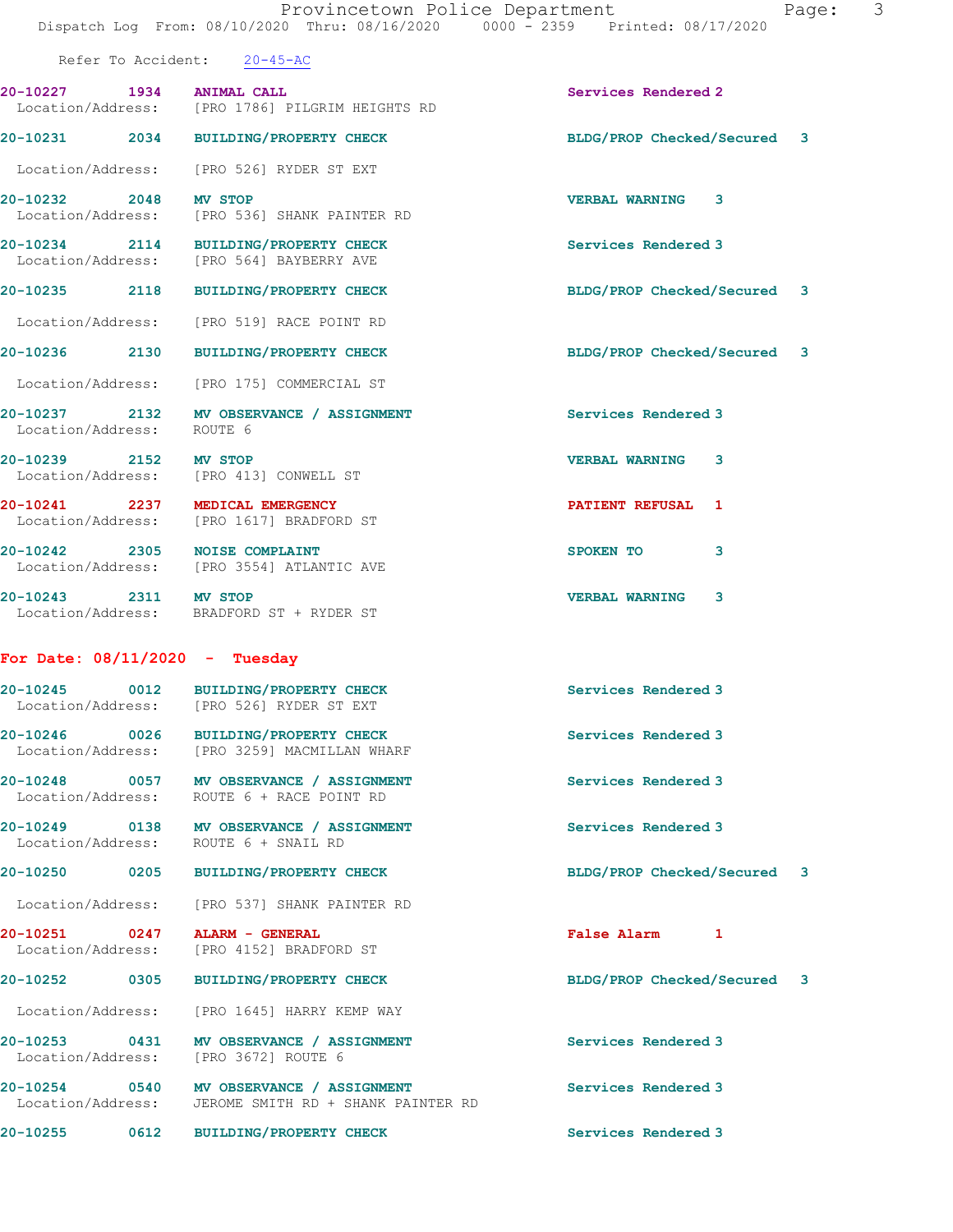|                            | Dispatch Log From: 08/10/2020 Thru: 08/16/2020 0000 - 2359 Printed: 08/17/2020                               | Provincetown Police Department |                             | Page: 4 |  |
|----------------------------|--------------------------------------------------------------------------------------------------------------|--------------------------------|-----------------------------|---------|--|
|                            | Location/Address: [PRO 2490] PROVINCELANDS RD                                                                |                                |                             |         |  |
|                            | 20-10256 0637 FLIGHT COVERAGE<br>Location/Address: [PRO 516] RACE POINT RD                                   |                                | Services Rendered 3         |         |  |
|                            | 20-10257 0702 SERVICE CALL - POLICE<br>Location/Address: [PRO 4157] COMMERCIAL ST                            |                                | Services Rendered 3         |         |  |
|                            | 20-10258 0714 ASSIST DEPARTMENT / MUTUAL AID<br>Location/Address: COMMERCIAL ST                              |                                | Services Rendered 3         |         |  |
|                            | 20-10259 0755 PARK, WALK & TALK<br>Location/Address: [PRO 3870] COMMERCIAL ST                                |                                | Services Rendered 3         |         |  |
| 20-10260 0827 MV COLLISION | Location/Address: [PRO 1406] NICKERSON ST                                                                    |                                | Unfounded 1                 |         |  |
|                            | 20-10261 0836 PARKING COMPLAINT<br>Location/Address: [PRO 2500] COMMERCIAL ST                                |                                | <b>GONE ON ARRIVAL 3</b>    |         |  |
|                            | 20-10262 0837 PARKING COMPLAINT<br>Location/Address: KENDALL LN + BRADFORD ST                                |                                | Vehicle Towed 3             |         |  |
|                            | 20-10263 0839 PARKING COMPLAINT                                                                              |                                | Citation / Warning Issued 3 |         |  |
|                            | Location/Address: [PRO 639] CENTER ST                                                                        |                                |                             |         |  |
|                            | 20-10264 0904 BUILDING/PROPERTY CHECK<br>Location/Address: [PRO 2206] PILGRIMS LANDING                       |                                | Services Rendered 3         |         |  |
| 20-10266 0919 MV STOP      | Location/Address: [PRO 2513] ROUTE 6                                                                         |                                | <b>VERBAL WARNING 3</b>     |         |  |
|                            | 20-10267 0942 LOST WALLET<br>Location/Address: [PRO 542] SHANK PAINTER RD                                    |                                | Services Rendered 3         |         |  |
|                            | 20-10268 0955 ALARM - GENERAL<br>Location/Address: [PRO 2021] COMMERCIAL ST                                  |                                | False Alarm 1               |         |  |
|                            | 20-10269 1003 MEDICAL EMERGENCY<br>Location/Address: [PRO 2989] COMMERCIAL ST<br>Refer To Accident: 20-46-AC |                                | Services Rendered 1         |         |  |
|                            | 20-10271   1021   LOST DEBIT CARD<br>Location/Address: [PRO 542] SHANK PAINTER RD                            |                                | Services Rendered 3         |         |  |
| 20-10273 1055 LOST KEYS    | Location/Address: [PRO 542] SHANK PAINTER RD                                                                 |                                | Services Rendered 3         |         |  |
|                            | 20-10276 1110 MEDICAL EMERGENCY                                                                              |                                | Transported to Hospital 1   |         |  |
|                            | Location/Address: [PRO 363] COMMERCIAL ST                                                                    |                                |                             |         |  |
|                            | 20-10277 1147 PARKING COMPLAINT<br>Location/Address: PLEASANT ST + BRADFORD ST                               |                                | Services Rendered 3         |         |  |
| 20-10279 1222 LOST KEYS    | Location/Address: [PRO 542] SHANK PAINTER RD                                                                 |                                | Services Rendered 3         |         |  |
|                            | 20-10282 1257 LOST PIANO TOOLS<br>Location/Address: [PRO 542] SHANK PAINTER RD                               |                                | Services Rendered 3         |         |  |
|                            | 20-10281 1258 MV OBSERVANCE / ASSIGNMENT<br>Location/Address: [PRO 606] CONWELL ST                           |                                | Services Rendered 3         |         |  |
| 20-10284 1301 TRESPASS     | Location/Address: [PRO 537] SHANK PAINTER RD                                                                 |                                | Services Rendered 2         |         |  |
|                            | 20-10286 1319 HARASSMENT / THREATS<br>Location/Address: [PRO 542] SHANK PAINTER RD                           |                                | Services Rendered 2         |         |  |
|                            |                                                                                                              |                                |                             |         |  |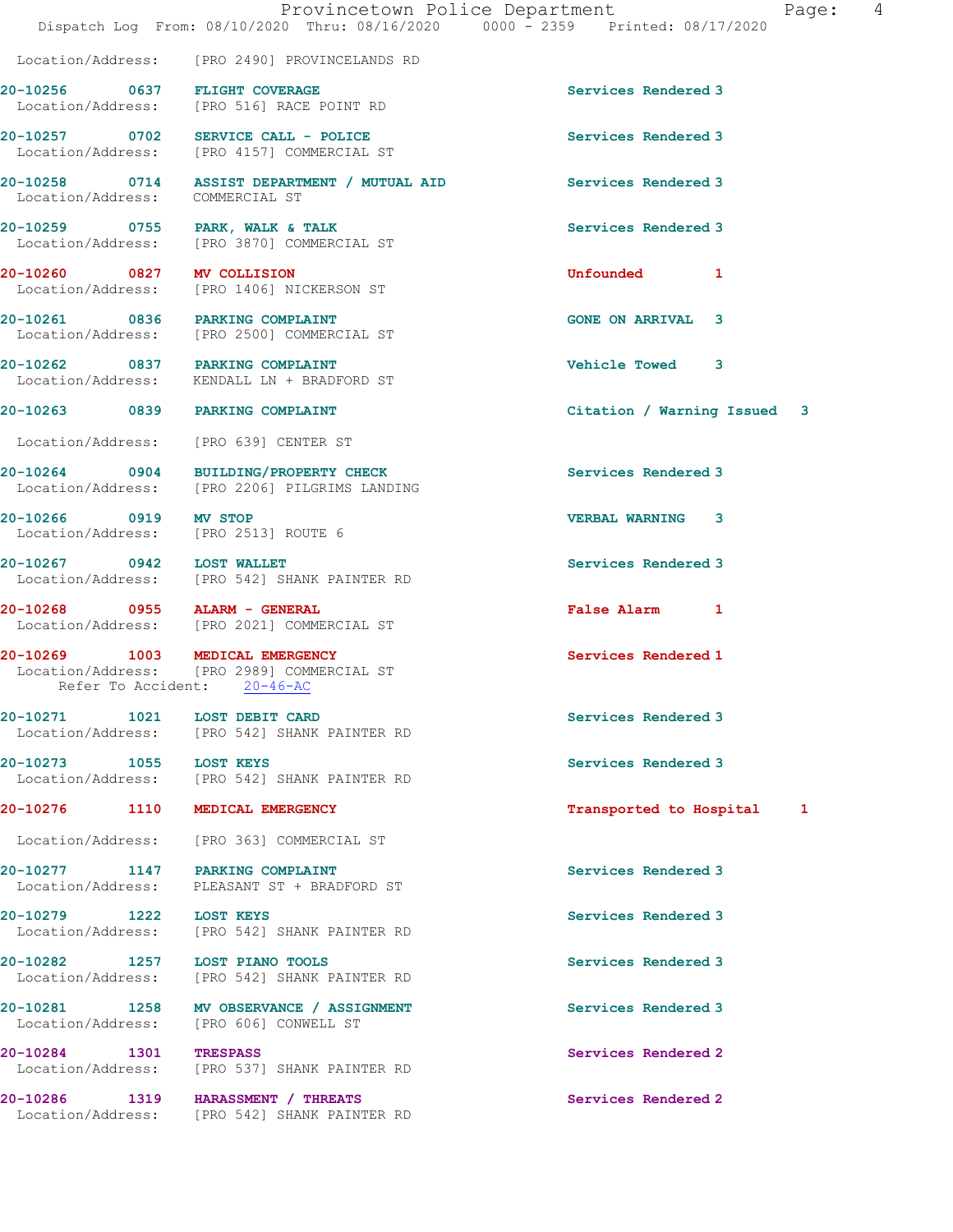|                       |           | Provincetown Police Department<br>Dispatch Log From: 08/10/2020 Thru: 08/16/2020 0000 - 2359 Printed: 08/17/2020 |                             | Page: | $5^{\circ}$ |
|-----------------------|-----------|------------------------------------------------------------------------------------------------------------------|-----------------------------|-------|-------------|
|                       |           | 20-10287 1333 BUILDING/PROPERTY CHECK                                                                            | BLDG/PROP Checked/Secured 3 |       |             |
|                       |           | Location/Address: [PRO 2898] JEROME SMITH RD                                                                     |                             |       |             |
|                       |           | 20-10288 1335 PARKING COMPLAINT<br>Location/Address: [PRO 2898] JEROME SMITH RD                                  | Services Rendered 3         |       |             |
|                       |           | 20-10291 1412 MEDICAL EMERGENCY                                                                                  | Transported to Hospital 1   |       |             |
|                       |           | Location/Address: [PRO 542] SHANK PAINTER RD<br>Refer To $P/C$ : 20-85-AR                                        |                             |       |             |
|                       |           | 20-10292 1431 LOST IPHONE 11<br>Location/Address: [PRO 542] SHANK PAINTER RD                                     | Services Rendered 3         |       |             |
|                       |           | 20-10293 1542 BUILDING/PROPERTY CHECK<br>Location/Address: [PRO 3318] CEMETERY RD                                | Services Rendered 3         |       |             |
|                       |           | 20-10294 1545 LARCENY / FORGERY / FRAUD<br>Location/Address: [PRO 430] DYER ST                                   | Services Rendered 2         |       |             |
|                       |           | 20-10295 1556 MV OBSERVANCE / ASSIGNMENT<br>Location/Address: [PRO 3440] ROUTE 6                                 | Services Rendered 3         |       |             |
| 20-10298 1625 MV STOP |           | Location/Address: ROUTE 6 + SNAIL RD                                                                             | <b>VERBAL WARNING 3</b>     |       |             |
|                       |           | 20-10299 1644 MEDICAL EMERGENCY                                                                                  | Transported to Hospital 1   |       |             |
|                       |           | Location/Address: [PRO 440] HARRY KEMP WAY                                                                       |                             |       |             |
|                       |           | 20-10300 1655 ALARM - GENERAL<br>Location/Address: [PRO 357] COMMERCIAL ST                                       | False Alarm 1               |       |             |
|                       |           | 20-10304 1743 SUSPICIOUS ACTIVITY<br>Location/Address: [PRO 204] COMMERCIAL ST<br>Refer To Field Int: 20-17-FI   | Services Rendered 2         |       |             |
|                       |           | 20-10303 1817 FIRE - CO ALARM<br>Location/Address: [PRO 1628] MECHANIC ST                                        | Services Rendered 1         |       |             |
|                       | Location: | 20-10305 1833 ASSIST CITIZEN<br>[PRO 3672] TOWN LINE                                                             | Services Rendered 3         |       |             |
|                       |           | 20-10308 1921 MV DISABLED<br>Location/Address: ROUTE 6 + HOWLAND ST                                              | <b>GONE ON ARRIVAL 2</b>    |       |             |
|                       |           | 20-10310 1944 LOST PROPERTY<br>Location/Address: [PRO 542] SHANK PAINTER RD                                      | Services Rendered 3         |       |             |
|                       |           | 20-10312 2004 BUILDING/PROPERTY CHECK                                                                            | BLDG/PROP Checked/Secured 3 |       |             |
|                       |           | Location/Address: [PRO 3033] COMMERCIAL ST                                                                       |                             |       |             |
| 20-10313 2016 MV STOP |           | Location/Address: ROUTE 6 + HOWLAND ST                                                                           | <b>VERBAL WARNING 3</b>     |       |             |
|                       |           | 20-10314 2037 GENERAL INFO<br>Location/Address: [PRO 2540] RACE POINT RD                                         | Services Rendered 3         |       |             |
|                       |           | 20-10315 2049 GENERAL INFO<br>Location/Address: [PRO 3259] MACMILLAN WHARF                                       | Services Rendered 3         |       |             |
|                       |           | 20-10316 2057 MV OBSERVANCE / ASSIGNMENT<br>Location/Address: [PRO 530] SHANK PAINTER RD                         | Services Rendered 3         |       |             |
|                       |           | 20-10317 2057 BUILDING/PROPERTY CHECK                                                                            | BLDG/PROP Checked/Secured 3 |       |             |
|                       |           | Location/Address: [PRO 186] COMMERCIAL ST                                                                        |                             |       |             |
|                       |           |                                                                                                                  |                             |       |             |

20-10319 2109 NOISE COMPLAINT **Services** Rendered 3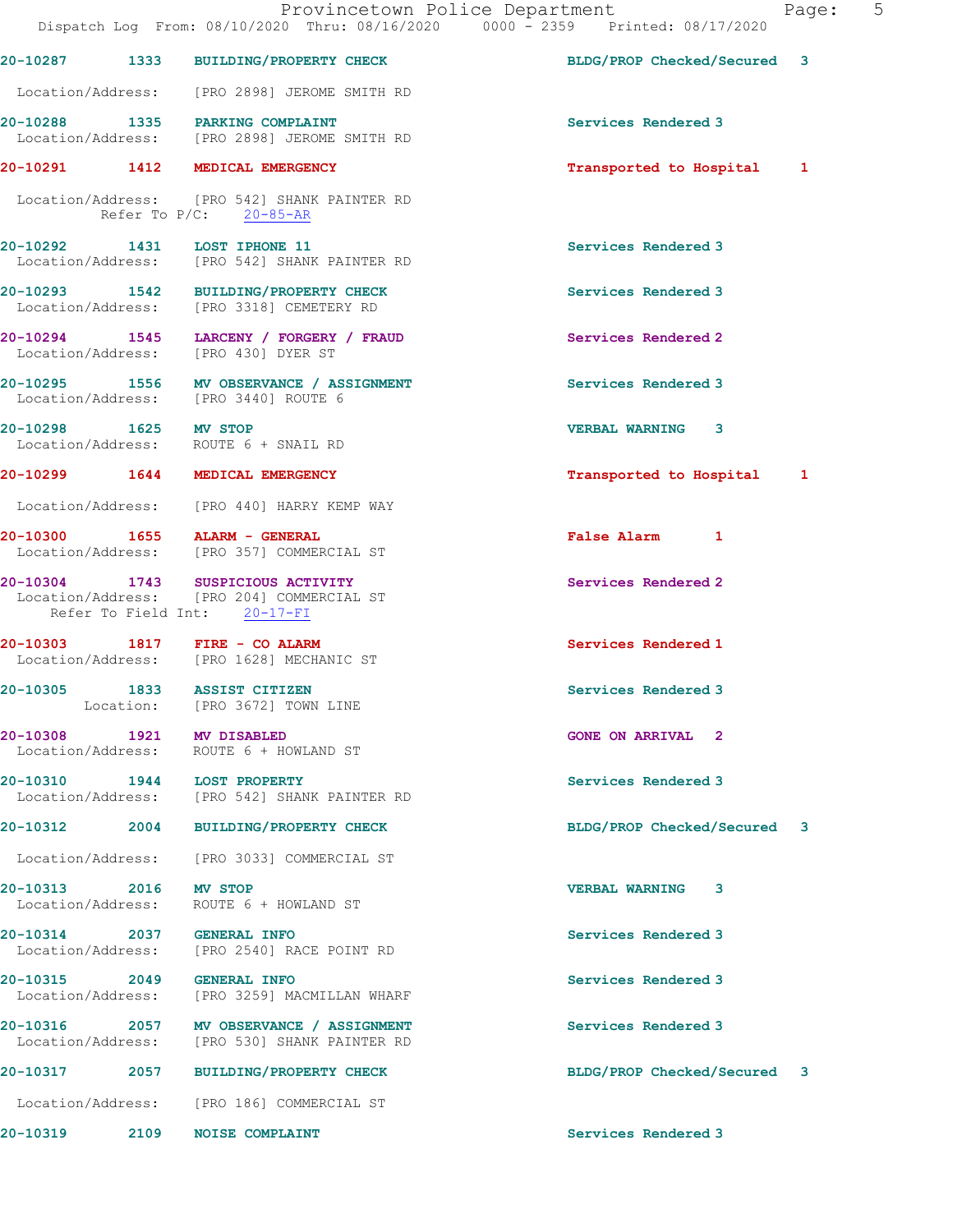|                             | Provincetown Police Department<br>Dispatch Log From: 08/10/2020 Thru: 08/16/2020 0000 - 2359 Printed: 08/17/2020 |                             | 6<br>Page: |
|-----------------------------|------------------------------------------------------------------------------------------------------------------|-----------------------------|------------|
|                             | Location/Address: [PRO 208] COMMERCIAL ST                                                                        |                             |            |
|                             | 20-10320 2139 ALARM - FIRE<br>Location/Address: [PRO 1169] WINTHROP ST                                           | <b>False Alarm</b><br>1     |            |
|                             | 20-10321 2341 NOISE COMPLAINT<br>Location/Address: [PRO 2373] CONANT ST                                          | SPOKEN TO<br>3              |            |
|                             | For Date: $08/12/2020 -$ Wednesday                                                                               |                             |            |
| 20-10323 0025               | <b>ASSIST CITIZEN</b><br>Location/Address: [PRO 2984] COMMERCIAL ST                                              | Services Rendered 3         |            |
|                             | 20-10324 0029 NOISE COMPLAINT<br>Location/Address: HARBOR HILL RD                                                | SPOKEN TO<br>3              |            |
|                             | 20-10325 0058 MV OBSERVANCE / ASSIGNMENT<br>Location/Address: [PRO 2494] BRADFORD ST                             | Services Rendered 3         |            |
|                             | 20-10326 0206 BUILDING/PROPERTY CHECK                                                                            | BLDG/PROP Checked/Secured 3 |            |
|                             | Location/Address: [PRO 488] MAYFLOWER ST                                                                         |                             |            |
| 0211<br>20-10327            | <b>BUILDING/PROPERTY CHECK</b>                                                                                   | BLDG/PROP Checked/Secured 3 |            |
|                             | Location/Address: [PRO 569] WINSLOW ST                                                                           |                             |            |
|                             | 20-10328 0324 BUILDING/PROPERTY CHECK                                                                            | BLDG/PROP Checked/Secured 3 |            |
| Location/Address:           | [PRO 516] RACE POINT RD                                                                                          |                             |            |
| 20-10329 0518               | BUILDING/PROPERTY CHECK                                                                                          | BLDG/PROP Checked/Secured 3 |            |
|                             | Location/Address: [PRO 3609] COMMERCIAL ST                                                                       |                             |            |
|                             | 20-10330 0538 MV OBSERVANCE / ASSIGNMENT<br>Location/Address: JEROME SMITH RD + SHANK PAINTER RD                 | Services Rendered 3         |            |
|                             | 20-10331 0622 SERVICE CALL - POLICE<br>Location/Address: [PRO 516] RACE POINT RD                                 | Services Rendered 3         |            |
|                             | 20-10333 0844 ASSIST CITIZEN<br>Location/Address: [PRO 542] SHANK PAINTER RD                                     | Services Rendered 3         |            |
|                             | 20-10335 0918 SERVICE CALL - POLICE<br>Location/Address: [PRO 542] SHANK PAINTER RD                              | SPOKEN TO 3                 |            |
| 20-10338 1046 FOLLOW UP     | Location/Address: [PRO 182] COMMERCIAL ST<br>Refer To Accident: 20-42-AC                                         | Services Rendered 2         |            |
| 20-10339 1048 FOLLOW UP     | Location/Address: [PRO 132] COMMERCIAL ST<br>Refer To Accident: 20-42-AC                                         | Services Rendered 2         |            |
|                             | 20-10340 1057 BUILDING/PROPERTY CHECK<br>Location/Address: [PRO 3259] MACMILLAN WHARF                            | Services Rendered 3         |            |
| 20-10343 1131 911 - GENERAL | Location/Address: [PRO 602] STANDISH ST                                                                          | SPOKEN TO<br>$\blacksquare$ |            |
| 20-10345 1247 LOST PROPERTY | Location/Address: [PRO 37] BRADFORD ST                                                                           | Services Rendered 3         |            |
| 20-10348 1347 MV STOP       | Location/Address: BRADFORD ST + PRINCE ST                                                                        | <b>VERBAL WARNING 3</b>     |            |
|                             | 20-10351 1419 ASSIST DEPARTMENT / MUTUAL AID                                                                     | Transferred Custody         | 3          |
|                             | Location/Address: [PRO 2540] RACE POINT RD                                                                       |                             |            |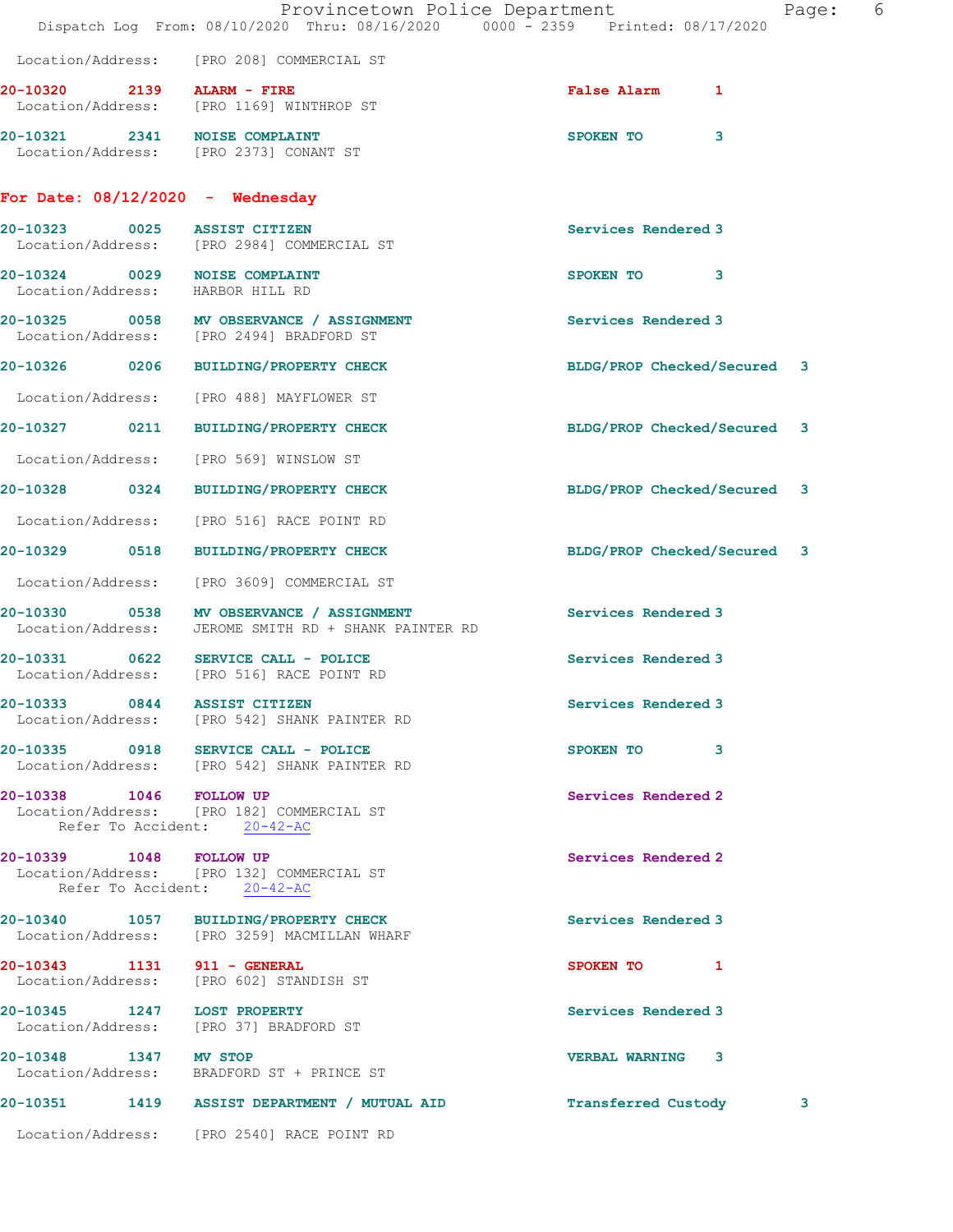| Location/Address: [PRO 2540] RACE POINT RD<br>20-10353 1437 COMPLAINT - GENERAL<br>Location/Address: [PRO 539] SHANK PAINTER RD<br>20-10355 1538 MV STOP<br>Location/Address: ROUTE 6<br>Refer To Arrest: 20-87-AR<br>20-10357 1552 MISSING PERSON<br>Location/Address: [PRO 2490] PROVINCELANDS RD<br>20-10358 1613 BAR CHECK<br>Location/Address: [PRO 2737] COMMERCIAL ST<br>20-10360 1719 BUILDING/PROPERTY CHECK<br>Location/Address: [PRO 519] RACE POINT RD<br>20-10362 1727 ANIMAL CALL<br>Location/Address: [PRO 2492] WINSLOW ST<br>20-10363 1746 PARK, WALK & TALK<br>Location/Address: [PRO 357] COMMERCIAL ST | Peace Restored 3<br>Arrest(s) Made 3<br>Referred to Other Agency 1<br>Services Rendered 3<br>BLDG/PROP Checked/Secured 3<br>No Action Required<br>No Action Required | $\mathbf{2}$                                               |
|----------------------------------------------------------------------------------------------------------------------------------------------------------------------------------------------------------------------------------------------------------------------------------------------------------------------------------------------------------------------------------------------------------------------------------------------------------------------------------------------------------------------------------------------------------------------------------------------------------------------------|----------------------------------------------------------------------------------------------------------------------------------------------------------------------|------------------------------------------------------------|
|                                                                                                                                                                                                                                                                                                                                                                                                                                                                                                                                                                                                                            |                                                                                                                                                                      |                                                            |
|                                                                                                                                                                                                                                                                                                                                                                                                                                                                                                                                                                                                                            |                                                                                                                                                                      |                                                            |
|                                                                                                                                                                                                                                                                                                                                                                                                                                                                                                                                                                                                                            |                                                                                                                                                                      |                                                            |
|                                                                                                                                                                                                                                                                                                                                                                                                                                                                                                                                                                                                                            |                                                                                                                                                                      |                                                            |
|                                                                                                                                                                                                                                                                                                                                                                                                                                                                                                                                                                                                                            |                                                                                                                                                                      |                                                            |
|                                                                                                                                                                                                                                                                                                                                                                                                                                                                                                                                                                                                                            |                                                                                                                                                                      |                                                            |
|                                                                                                                                                                                                                                                                                                                                                                                                                                                                                                                                                                                                                            |                                                                                                                                                                      |                                                            |
|                                                                                                                                                                                                                                                                                                                                                                                                                                                                                                                                                                                                                            |                                                                                                                                                                      |                                                            |
|                                                                                                                                                                                                                                                                                                                                                                                                                                                                                                                                                                                                                            |                                                                                                                                                                      |                                                            |
|                                                                                                                                                                                                                                                                                                                                                                                                                                                                                                                                                                                                                            |                                                                                                                                                                      |                                                            |
|                                                                                                                                                                                                                                                                                                                                                                                                                                                                                                                                                                                                                            |                                                                                                                                                                      | 3                                                          |
|                                                                                                                                                                                                                                                                                                                                                                                                                                                                                                                                                                                                                            |                                                                                                                                                                      |                                                            |
| 20-10365 1819 LOST PROPERTY<br>Location/Address: [PRO 2490] PROVINCELANDS RD                                                                                                                                                                                                                                                                                                                                                                                                                                                                                                                                               | Services Rendered 3                                                                                                                                                  |                                                            |
| 20-10366 1850 MV STOP<br>Location: [PRO 3431] LOPES SQUARE                                                                                                                                                                                                                                                                                                                                                                                                                                                                                                                                                                 | <b>VERBAL WARNING 3</b>                                                                                                                                              |                                                            |
| 20-10367 1858 LOST WALLET<br>Location/Address: [PRO 542] SHANK PAINTER RD                                                                                                                                                                                                                                                                                                                                                                                                                                                                                                                                                  | Services Rendered 3                                                                                                                                                  |                                                            |
| 20-10370 1944 911 - GENERAL<br>Location/Address: [PRO 542] SHANK PAINTER RD                                                                                                                                                                                                                                                                                                                                                                                                                                                                                                                                                | Services Rendered 1                                                                                                                                                  |                                                            |
| 20-10371 1949 ALARM - FIRE<br>Location/Address: [PRO 2] ALDEN ST                                                                                                                                                                                                                                                                                                                                                                                                                                                                                                                                                           | False Alarm 1                                                                                                                                                        |                                                            |
| WELL-BEING CONCERN<br>Location/Address: [PRO 526] RYDER ST EXT                                                                                                                                                                                                                                                                                                                                                                                                                                                                                                                                                             | Services Rendered 3                                                                                                                                                  |                                                            |
| 20-10376 2202 BUILDING/PROPERTY CHECK                                                                                                                                                                                                                                                                                                                                                                                                                                                                                                                                                                                      |                                                                                                                                                                      |                                                            |
| [PRO 204] COMMERCIAL ST                                                                                                                                                                                                                                                                                                                                                                                                                                                                                                                                                                                                    |                                                                                                                                                                      |                                                            |
| 20-10378 2335 SERVICE CALL - POLICE<br>Location/Address: [PRO 1345] COMMERCIAL ST                                                                                                                                                                                                                                                                                                                                                                                                                                                                                                                                          | Services Rendered 3                                                                                                                                                  |                                                            |
| 20-10379 2341 BUILDING/PROPERTY CHECK                                                                                                                                                                                                                                                                                                                                                                                                                                                                                                                                                                                      |                                                                                                                                                                      |                                                            |
| Location/Address: [PRO 4080] RYDER ST EXT                                                                                                                                                                                                                                                                                                                                                                                                                                                                                                                                                                                  |                                                                                                                                                                      |                                                            |
| 20-10380 2353 MISSING PERSON                                                                                                                                                                                                                                                                                                                                                                                                                                                                                                                                                                                               | <b>Transferred Custody</b>                                                                                                                                           | $\mathbf{1}$                                               |
| Location/Address: [PRO 57] BRADFORD ST                                                                                                                                                                                                                                                                                                                                                                                                                                                                                                                                                                                     |                                                                                                                                                                      |                                                            |
| 20-10381 2353 ASSIST DEPARTMENT / MUTUAL AID                                                                                                                                                                                                                                                                                                                                                                                                                                                                                                                                                                               | Services Rendered 3                                                                                                                                                  |                                                            |
|                                                                                                                                                                                                                                                                                                                                                                                                                                                                                                                                                                                                                            | Location/Address: [PRO 1892] SHANK PAINTER RD<br>For Date: $08/13/2020$ - Thursday                                                                                   | BLDG/PROP Checked/Secured 3<br>BLDG/PROP Checked/Secured 3 |

| 20-10383 | MV OBSERVANCE / ASSIGNMENT | Services Rendered 3 |
|----------|----------------------------|---------------------|
|          |                            |                     |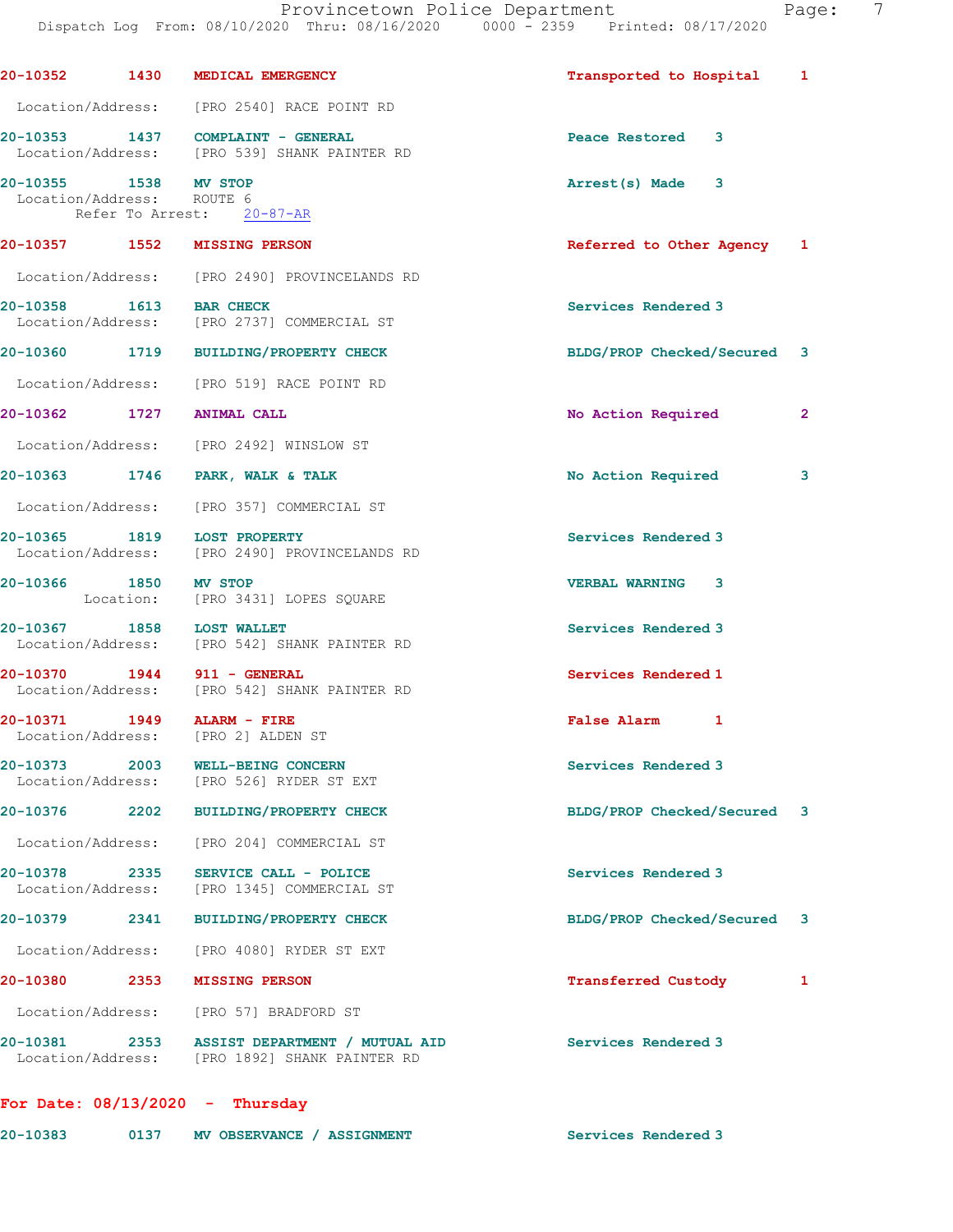|                                                                           | Provincetown Police Department<br>Dispatch Log From: 08/10/2020 Thru: 08/16/2020 0000 - 2359 Printed: 08/17/2020 |                             | Page: 8 |
|---------------------------------------------------------------------------|------------------------------------------------------------------------------------------------------------------|-----------------------------|---------|
|                                                                           | Location/Address: [PRO 1566] CONWELL ST                                                                          |                             |         |
|                                                                           | 20-10385 0237 BUILDING/PROPERTY CHECK<br>Location/Address: [PRO 3296] SHANK PAINTER RD                           | Services Rendered 3         |         |
|                                                                           | 20-10386 0242 BUILDING/PROPERTY CHECK                                                                            | BLDG/PROP Checked/Secured 3 |         |
|                                                                           | Location/Address: [PRO 516] RACE POINT RD                                                                        |                             |         |
|                                                                           | 20-10387   0324   ASSIST DEPARTMENT / MUTUAL AID<br>Location/Address: [PRO 3188] MEADOW RD                       | Services Rendered 3         |         |
|                                                                           | 20-10388 0504 BUILDING/PROPERTY CHECK                                                                            | BLDG/PROP Checked/Secured 3 |         |
|                                                                           | Location/Address: [PRO 3296] SHANK PAINTER RD                                                                    |                             |         |
| Location/Address: [PRO 2481] TREMONT ST                                   | 20-10389 0509 BUILDING/PROPERTY CHECK                                                                            | Services Rendered 3         |         |
|                                                                           | 20-10390 0513 BUILDING/PROPERTY CHECK<br>Location/Address: [PRO 2483] COMMERCIAL ST                              | Services Rendered 3         |         |
| Location/Address: ROUTE 6 + HOWLAND ST                                    | 20-10391 0514 MV OBSERVANCE / ASSIGNMENT                                                                         | Services Rendered 3         |         |
| Location/Address: [PRO 58] BRADFORD ST                                    | 20-10392 0525 MV OBSERVANCE / ASSIGNMENT                                                                         | Services Rendered 3         |         |
|                                                                           | 20-10393 0550 PARK, WALK & TALK<br>Location/Address: [PRO 3259] MACMILLAN WHARF                                  | Services Rendered 3         |         |
|                                                                           | 20-10395 0611 SERVICE CALL - POLICE<br>Location/Address: [PRO 3137] RACE POINT RD                                | Could Not Locate 3          |         |
| 20-10396 0624 ASSIST CITIZEN<br>Location/Address: RACE POINT RD           |                                                                                                                  | Services Rendered 3         |         |
|                                                                           | 20-10397 0631 SERVICE CALL - POLICE<br>Location/Address: [PRO 516] RACE POINT RD                                 | Services Rendered 3         |         |
| 20-10399 0806 COMPLAINT - GENERAL                                         | Location/Address: [PRO 2984] COMMERCIAL ST                                                                       | Services Rendered 3         |         |
|                                                                           | 20-10400 0809 ESCORT / TRANSPORT<br>Location/Address: [ORL 1] ROCK HARBOR RD<br>Refer To Arrest: 20-87-AR        | Services Rendered 3         |         |
|                                                                           | 20-10401 0851 BUILDING/PROPERTY CHECK<br>Location/Address: [PRO 2483] COMMERCIAL ST                              | Services Rendered 3         |         |
| 20-10403 0905 PARKING COMPLAINT                                           | Location/Address: PROVINCELANDS RD + BRADFORD ST EXT                                                             | Services Rendered 3         |         |
| 20-10404 0940 PARKING COMPLAINT<br>Location/Address: [PRO 451] JOHNSON ST |                                                                                                                  | Services Rendered 3         |         |
|                                                                           | 20-10406 1030 ASSIST DEPARTMENT / MUTUAL AID<br>Location/Address: [TRU 310] ROUTE 6                              | Services Rendered 3         |         |
| 20-10407   1040   LOST PROPERTY                                           | Location/Address: [PRO 542] SHANK PAINTER RD                                                                     | Services Rendered 3         |         |
| 20-10409 1051 GENERAL INFO<br>34                                          |                                                                                                                  | No Action Required          | 3       |
|                                                                           | Location/Address: [PRO 542] SHANK PAINTER RD                                                                     |                             |         |
| 20-10411 1129 ASSIST CITIZEN<br>Location/Address: [PRO 3222] ALDEN ST     |                                                                                                                  | Services Rendered 3         |         |
| 20-10412 1135 HAZARDS<br>Location/Address: ROUTE 6 + CONWELL ST           |                                                                                                                  | Services Rendered 2         | 3       |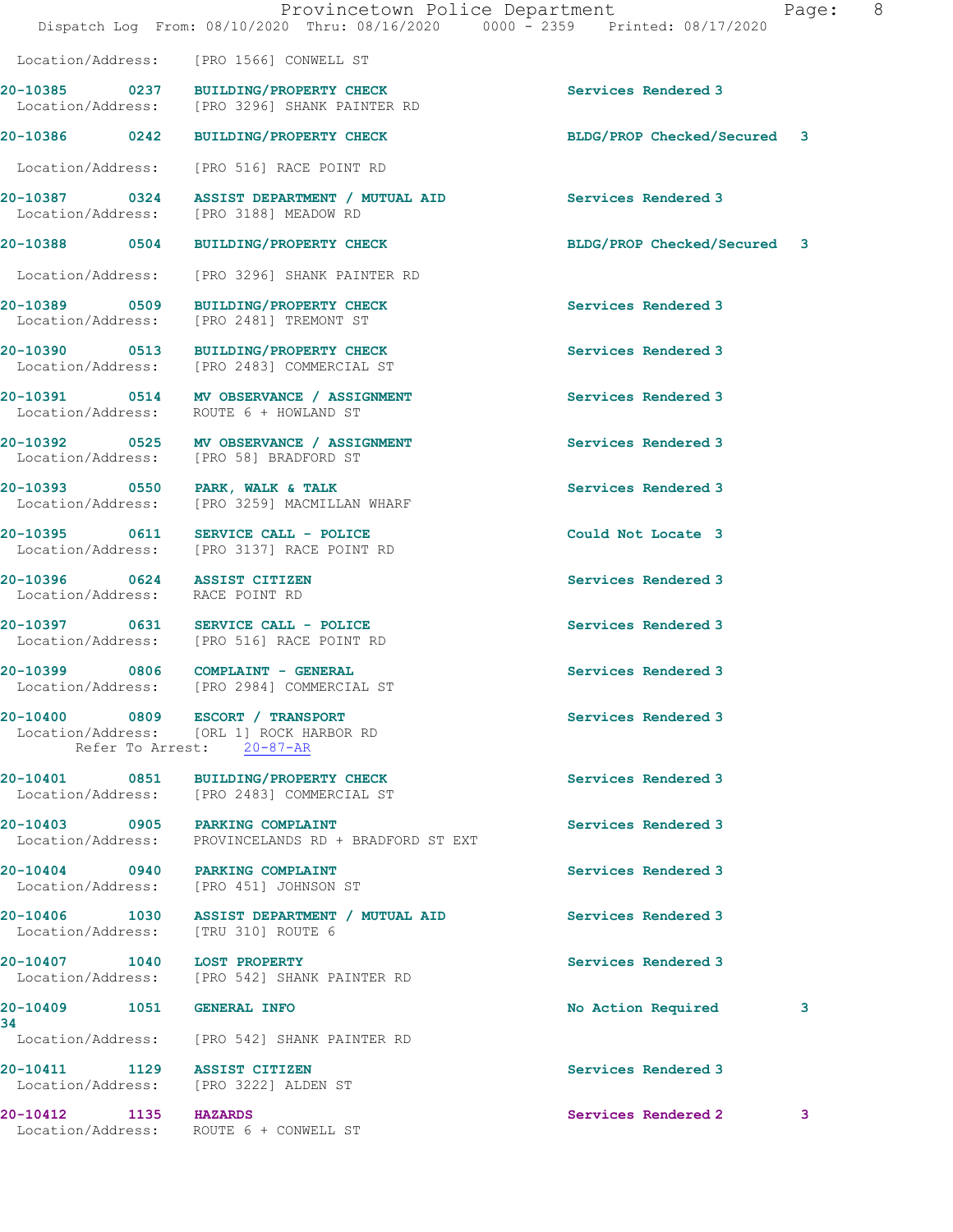|                                       | Dispatch Log From: 08/10/2020 Thru: 08/16/2020 0000 - 2359 Printed: 08/17/2020 |                                    |
|---------------------------------------|--------------------------------------------------------------------------------|------------------------------------|
| Location/Address:                     | 20-10413 1144 BY-LAW VIOLATION<br>[PRO 105] COMMERCIAL ST                      | $\overline{2}$<br><b>SPOKEN TO</b> |
| 20-10414 1150<br>Location/Address:    | MEDICAL EMERGENCY<br>[PRO 2611] COMMERCIAL ST                                  | Services Rendered 1                |
| 20-10416 1206<br>Location/Address:    | PARKING COMPLAINT<br>[PRO 451] JOHNSON ST                                      | 3<br><b>SPOKEN TO</b>              |
| 20-10417<br>1208<br>Location/Address: | FIREARMS / WEAPONS<br>[PRO 542] SHANK PAINTER RD                               | Services Rendered 2                |
| 20-10418 1257<br>Location/Address:    | MV STOP<br>ROUTE 6                                                             | 3<br><b>VERBAL WARNING</b>         |

Location/Address: ROUTE 6

Location/Address:

1

1

20-10430 1506 SUSPICIOUS ACTIVITY SPOKEN TO 2

Location/Address: NELSON AVE

Location/Address: [PRO 3287] ROUTE 6

20-10420 1320 MV OBSERVANCE / ASSIGNMENT Services Rendered 3

20-10421 1341 MV COMPLAINT Could Not Locate 2<br>
Location/Address: ROUTE 6

Location/Address: [PRO 577] WINTHROP ST

Location/Address: [PRO 413] CONWELL ST

Location/Address: [PRO 633] BERRY LN

Location/Address: [PRO 2499] RACE POINT RD

Location/Address: [PRO 3873] CONWELL ST

Location/Address: [PRO 37] BRADFORD ST

20-10432 1516 LARCENY / FORGERY / FRAUD SPOKEN TO 2

20-10434 1516 SERVICE CALL - POLICE Services Rendered 3 Location/Address: [PRO 1665] CONWELL ST

20-10433 1529 HARASSMENT / THREATS SPOKEN TO 2 Location/Address: [PRO 542] SHANK PAINTER RD

20-10435 1544 ASSIST CITIZEN Services Rendered 3 Location/Address: [PRO 3670] SHANK PAINTER RD

Location/Address: [PRO 2206] PILGRIMS LANDING

20-10440 1607 MEDICAL EMERGENCY PATIENT REFUSAL 1 Location/Address: [PRO 440] HARRY KEMP WAY

20-10443 1722 LARCENY / FORGERY / FRAUD SPOKEN TO 2 Location/Address: [PRO 1209] COMMERCIAL ST

20-10422 1346 ALARM - FIRE False Alarm Weather (No Bill)

20-10423 1348 MV STOP Citation / Warning Issued 3

20-10424 1358 ALARM - FIRE False Alarm Weather (No Bill)

20-10426 1413 ANIMAL CALL Referred to Other Agency 2

20-10428 1449 MEDICAL EMERGENCY Transported to Hospital 1

20-10436 1551 BUILDING/PROPERTY CHECK BLDG/PROP Checked/Secured 3

20-10437 1603 BUILDING/PROPERTY CHECK BLDG/PROP Checked/Secured 3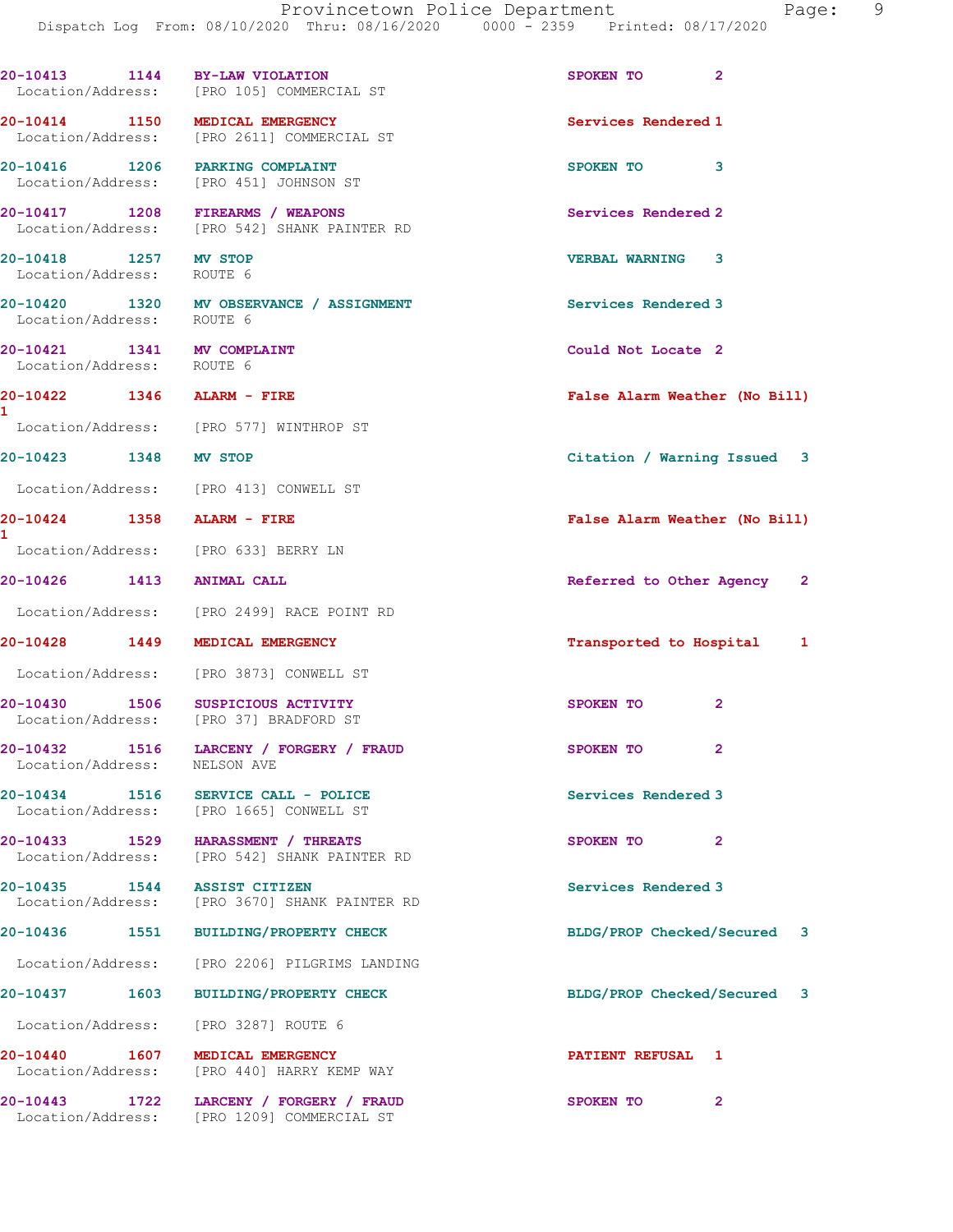20-10446 1855 LOST IPHONE SE Services Rendered 3

Location/Address: [PRO 542] SHANK PAINTER RD

20-10449 1939 PARKING COMPLAINT Unfounded 3 Location/Address: [PRO 4157] COMMERCIAL ST 20-10450 1953 COMPLAINT - GENERAL COMPLAINT - GENERAL Unfounded 3 Location/Address: [PRO 3194] COMMERCIAL ST 20-10451 2016 GENERAL INFO 2001 Services Rendered 3 Location/Address: [PRO 2499] RACE POINT RD 20-10452 2034 MV STOP VERBAL WARNING 3 Location/Address: ROUTE 6 + SHANK PAINTER RD 20-10453 2111 MV STOP VERBAL WARNING 3 Location/Address: [PRO 3672] ROUTE 6 20-10454 2118 MV STOP VERBAL WARNING 3 Location/Address: [PRO 1892] SHANK PAINTER RD 20-10455 2124 PARKING COMPLAINT Citation / Warning Issued 3 Location/Address: [PRO 1653] PRISCILLA ALDEN RD 20-10458 2149 LOST HONDA KEY (2008) 20-10458 Rendered 3 1 1<br>
Location/Address: [PRO 542] SHANK PAINTER RD [PRO 542] SHANK PAINTER RD 20-10459 2154 BUILDING/PROPERTY CHECK BLDG/PROP Checked/Secured 3 Location/Address: [PRO 1952] COMMERCIAL ST 20-10460 2208 MV STOP VERBAL WARNING 3 Location/Address: [PRO 248] COMMERCIAL ST 20-10461 2223 NOISE COMPLAINT VERBAL WARNING 3 Location/Address: [PRO 139] COMMERCIAL ST 20-10463 2320 DISORDERLY Could Not Locate 1<br>
Location/Address: [PRO 2564] COMMERCIAL ST [PRO 2564] COMMERCIAL ST 20-10464 2325 MEDICAL EMERGENCY Transported to Hospital 1 Location/Address: [PRO 3678] PLEASANT ST 20-10465 2343 MV STOP Services Rendered 3

## For Date: 08/14/2020 - Friday

Location/Address: [PRO 526] RYDER ST EXT

| 20-10466 0007<br>Location/Address:                   | <b>ASSIST DEPARTMENT</b><br>[PRO 3873] CONWELL ST             | Services Rendered 3                     |
|------------------------------------------------------|---------------------------------------------------------------|-----------------------------------------|
| 0103<br>20-10468<br>Location/Address:                | MV OBSERVANCE / ASSIGNMENT<br>COTTAGE ST + BRADFORD ST        | Services Rendered 3                     |
| 20-10469  0121 BY-LAW VIOLATION<br>Location/Address: | [PRO 215] COMMERCIAL ST                                       | $\overline{2}$<br><b>VERBAL WARNING</b> |
| 0153<br>20-10470<br>Location/Address:                | <b>BUILDING/PROPERTY CHECK</b><br>[PRO 3296] SHANK PAINTER RD | Services Rendered 3                     |
| 20-10471 0225<br>Location/Address:                   | SERVICE CALL - POLICE<br>[PRO 3873] CONWELL ST                | Services Rendered 3                     |
| 20-10472<br>0532<br>Location/Address:                | <b>BUILDING/PROPERTY CHECK</b><br>[PRO 537] SHANK PAINTER RD  | Services Rendered 3                     |
| 20-10473 0539<br>Location/Address:                   | <b>BUILDING/PROPERTY CHECK</b><br>[PRO 2977] COMMERCIAL ST    | Services Rendered 3                     |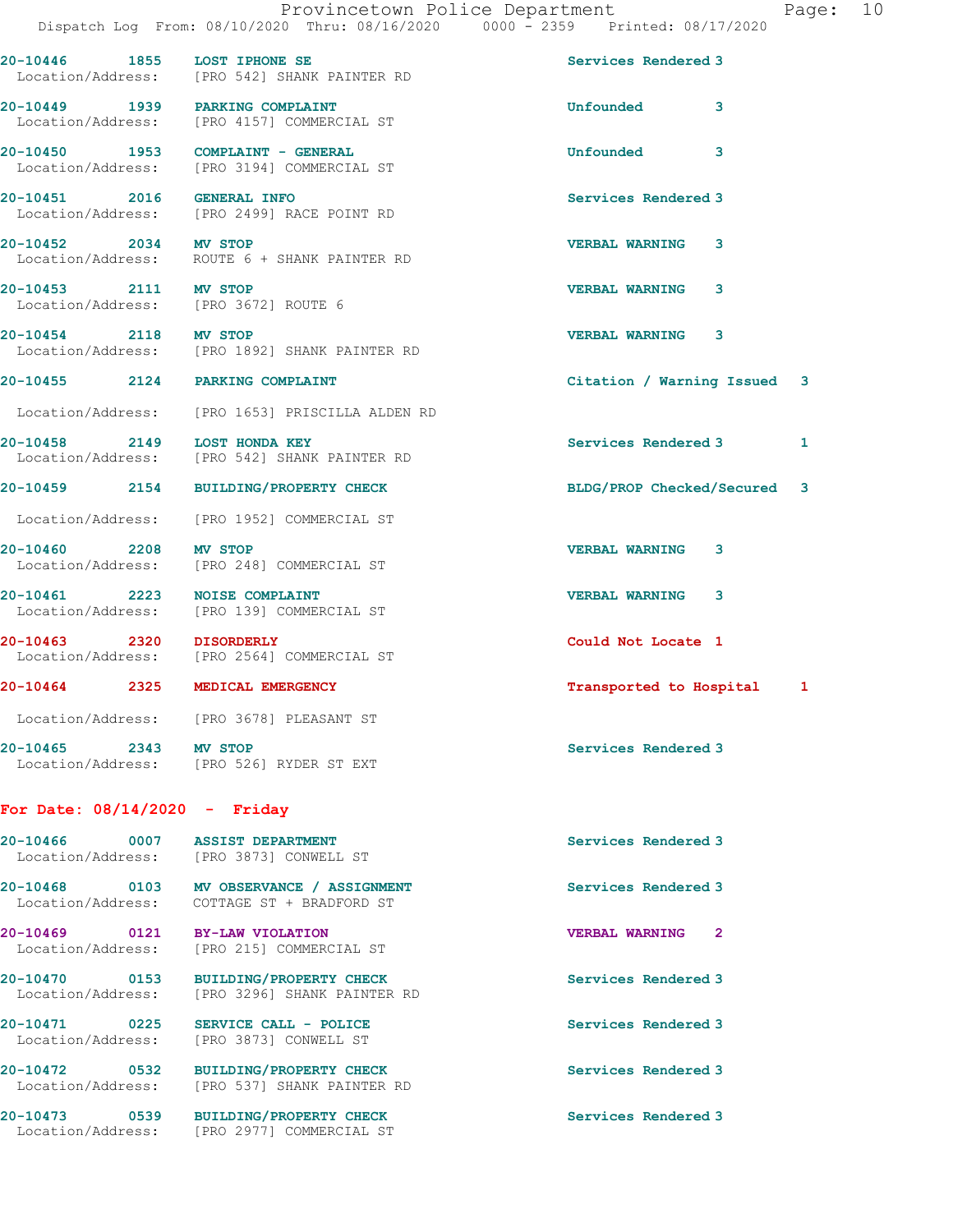20-10474 0558 MV OBSERVANCE / ASSIGNMENT Services Rendered 3 Location/Address: JEROME SMITH RD + SHANK PAINTER RD 20-10475 0608 MV STOP Citation / Warning Issued 3 Location/Address: [PRO 539] SHANK PAINTER RD 20-10476 0632 SERVICE CALL - POLICE SPOKEN TO 3 Location/Address: [PRO 516] RACE POINT RD 20-10478 0750 MEDICAL EMERGENCY Transported to Hospital 1 Location/Address: CENTER ST + COMMERCIAL ST 20-10480 0828 MV COLLISION Services Rendered 1 Location/Address: [PRO 4084] COMMERCIAL ST + FREEMAN ST Refer To Accident: 20-47-AC 20-10481 0845 PARK, WALK & TALK SERVICES Rendered 3 Location/Address: [PRO 526] RYDER ST EXT 20-10482 0849 LOST PROPERTY Services Rendered 3 Location/Address: [PRO 542] SHANK PAINTER RD 20-10483 0904 BUILDING/PROPERTY CHECK Services Rendered 3<br>
Location/Address: [PRO 2483] COMMERCIAL ST [PRO 2483] COMMERCIAL ST 20-10485 0920 ANIMAL CALL Services Rendered 2 Location/Address: [PRO 3317] CEMETERY RD 20-10486 0927 MV OBSERVANCE / ASSIGNMENT Services Rendered 3 Location/Address: ROUTE 6 + SNAIL RD 20-10487 0931 BUILDING/PROPERTY CHECK Services Rendered 3 Location/Address: [PRO 2540] RACE POINT RD 20-10488 0938 MV VANDALISM Services Rendered 2 Location/Address: [PRO 57] BRADFORD ST 20-10489 0952 MV STOP VERBAL WARNING 3 Location/Address: BRADFORD ST + CONWELL ST 20-10490 1010 ALARM - GENERAL False Alarm 1 Location/Address: [PRO 3299] WEST VINE ST 20-10491 1014 ASSIST CITIZEN Services Rendered 3 Location/Address: [PRO 1190] COMMERCIAL ST 20-10493 1034 SERVICE CALL - POLICE 3 Services Rendered 3 Location/Address: [PRO 3296] SHANK PAINTER RD 20-10495 1108 SERVICE CALL - POLICE 20-10495 Services Rendered 3<br>
Location/Address: [PRO 537] SHANK PAINTER RD [PRO 537] SHANK PAINTER RD 20-10496 1118 MEDICAL EMERGENCY **120-10496** 1118 1 Location/Address: [PRO 3873] CONWELL ST 20-10500 1229 GENERAL INFO Services Rendered 3 Location/Address: [PRO 2975] BAYBERRY AVE 20-10501 1248 ANIMAL CALL Services Rendered 2 Location/Address: [PRO 3280] RACE RD 20-10502 1259 ALARM - FIRE False Alarm 1 Location/Address: [PRO 1095] SANDY HILL LN 20-10503 1317 SERVICE CALL - POLICE 3 Location/Address: [PRO 3430] COMMERCIAL ST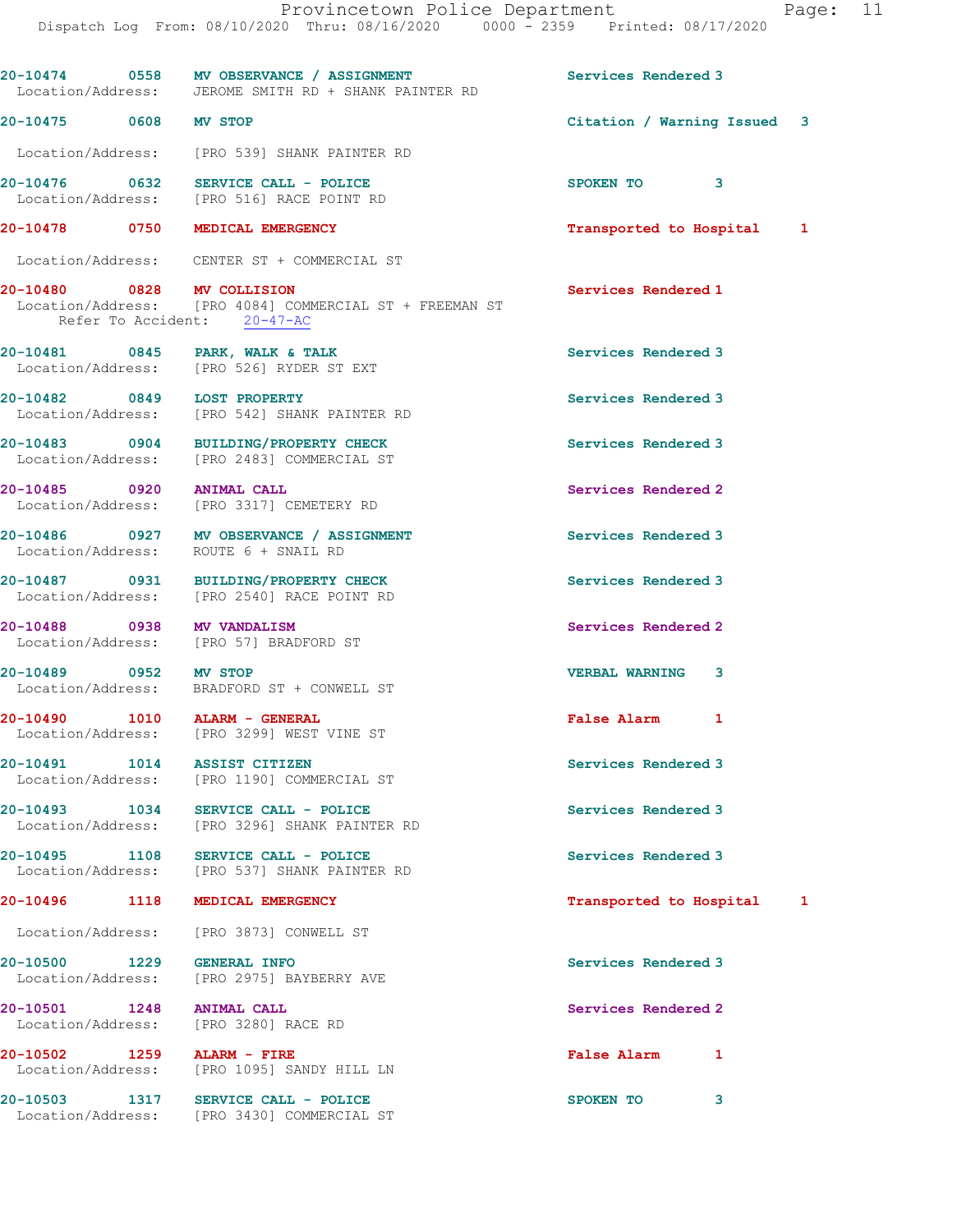|                            | Provincetown Police Department<br>Dispatch Log From: 08/10/2020 Thru: 08/16/2020 0000 - 2359 Printed: 08/17/2020 |                             | Page: 12 |  |
|----------------------------|------------------------------------------------------------------------------------------------------------------|-----------------------------|----------|--|
|                            | 20-10506 1340 SERVE SUMMONS<br>Location/Address: COMMERCIAL ST                                                   | Could Not Locate 3          |          |  |
|                            | 20-10507 1440 BUILDING/PROPERTY CHECK                                                                            | BLDG/PROP Checked/Secured 3 |          |  |
|                            | Location/Address: [PRO 3287] ROUTE 6                                                                             |                             |          |  |
| 20-10509 1500 MV COLLISION | Location/Address: [PRO 526] RYDER ST EXT<br>Refer To Accident: 20-48-AC                                          | Services Rendered 1         |          |  |
|                            | 20-10510 1520 PARKING COMPLAINT                                                                                  | Citation / Warning Issued 3 |          |  |
|                            | Location/Address: [PRO 72] PROVINCELANDS RD                                                                      |                             |          |  |
|                            | 20-10512 1606 PARKING COMPLAINT<br>Location/Address: [PRO 99] COMMERCIAL ST                                      | <b>GONE ON ARRIVAL 3</b>    |          |  |
|                            | 20-10513 1607 ANIMAL CALL<br>Location/Address: [PRO 25] BRADFORD ST                                              | SPOKEN TO 2                 |          |  |
|                            | 20-10514 1620 PARKING COMPLAINT                                                                                  | Citation / Warning Issued 3 |          |  |
|                            | Location/Address: [PRO 72] PROVINCELANDS RD                                                                      |                             |          |  |
|                            | 20-10516 1632 MEDICAL EMERGENCY<br>Location/Address: [PRO 542] SHANK PAINTER RD<br>Refer To Arrest: 20-88-AR     | Services Rendered 1         |          |  |
|                            | 20-10517 1659 MEDICAL EMERGENCY                                                                                  | Transported to Hospital 1   |          |  |
|                            | Location/Address: [PRO 440] HARRY KEMP WAY                                                                       |                             |          |  |
|                            | 20-10518 1719 LOST PROPERTY<br>Location/Address: [PRO 3117] COMMERCIAL ST                                        | Services Rendered 3         |          |  |
| 20-10519 1727 HAZARDS      | Location/Address: [PRO 1563] CONWELL ST                                                                          | Could Not Locate 2          |          |  |
| 20-10520 1729 MV COMPLAINT | Location/Address: [PRO 1761] ANTHONY ST                                                                          | Services Rendered 2         |          |  |
| 20-10521 1734 ANIMAL CALL  | Location/Address: [PRO 3287] ROUTE 6                                                                             | <b>GONE ON ARRIVAL 2</b>    |          |  |
|                            | 20-10523 1832 SERVICE CALL - POLICE<br>Location/Address: [PRO 542] SHANK PAINTER RD                              | Services Rendered 3         |          |  |
|                            | 20-10524 1843 PARKING COMPLAINT                                                                                  | Citation / Warning Issued 3 |          |  |
|                            | Location/Address: [PRO 182] COMMERCIAL ST                                                                        |                             |          |  |
| 20-10528 1905 MV HIT & RUN | Location/Address: [PRO 357] COMMERCIAL ST<br>Refer To Accident: 20-50-AC                                         | FOLLOW UP<br>$\overline{2}$ |          |  |
|                            | 20-10530 1921 PARKING COMPLAINT<br>Location/Address: [PRO 105] COMMERCIAL ST                                     | Services Rendered 3         |          |  |
| 20-10532 1945 FOLLOW UP    | Location/Address: [PRO 290] COMMERCIAL ST                                                                        | Services Rendered 2         |          |  |
| 20-10533 2012 MV STOP      | Location/Address: [PRO 221] COMMERCIAL ST                                                                        | <b>VERBAL WARNING 3</b>     |          |  |
| 20-10535 2023 MV DISABLED  | Location/Address: [PRO 2490] PROVINCELANDS RD                                                                    | Services Rendered 2         |          |  |
|                            | 20-10537 2042 MEDICAL EMERGENCY                                                                                  | <b>PATIENT REFUSAL 1</b>    |          |  |

Location/Address: [PRO 3222] ALDEN ST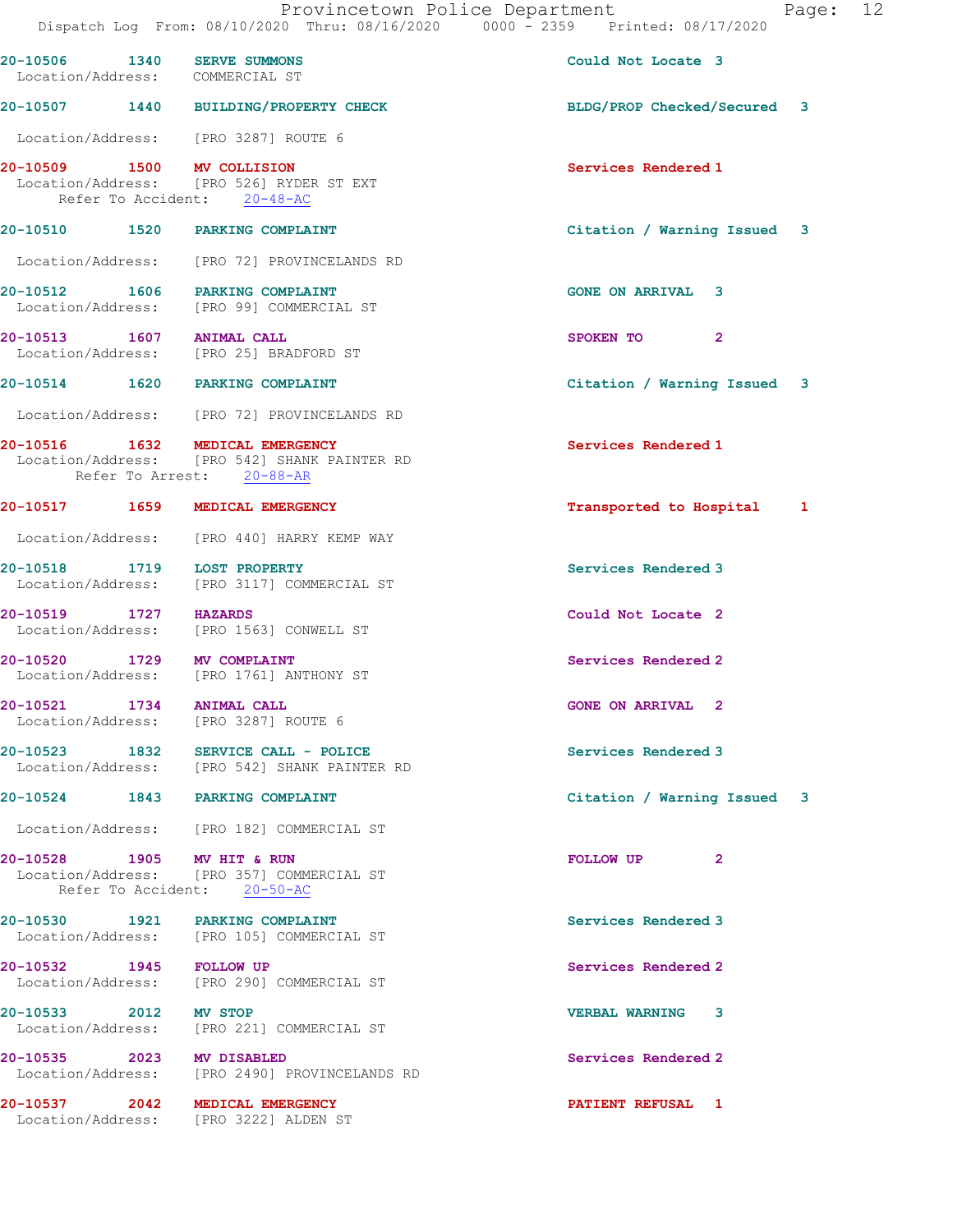|                                    |                  | 20-10538 2044 PARKING COMPLAINT                                                         | Citation / Warning Issued 3 |              |
|------------------------------------|------------------|-----------------------------------------------------------------------------------------|-----------------------------|--------------|
|                                    |                  | Location/Address: [PRO 1627] COMMERCIAL ST                                              |                             |              |
| 20-10539 2109                      |                  | <b>BUILDING/PROPERTY CHECK</b><br>Location/Address: [PRO 2977] COMMERCIAL ST            | Services Rendered 3         |              |
|                                    |                  | 20-10541 2137 BUILDING/PROPERTY CHECK<br>Location/Address: [PRO 2483] COMMERCIAL ST     | Services Rendered 3         |              |
| 20-10542                           |                  | 2141 BUILDING/PROPERTY CHECK                                                            | BLDG/PROP Checked/Secured 3 |              |
|                                    |                  | Location/Address: [PRO 175] COMMERCIAL ST                                               |                             |              |
|                                    |                  | 20-10543 2148 BUILDING/PROPERTY CHECK                                                   | BLDG/PROP Checked/Secured 3 |              |
|                                    |                  | Location/Address: [PRO 1952] COMMERCIAL ST                                              |                             |              |
| 20-10545 2218                      |                  | HARASSMENT / THREATS                                                                    | Transported to Hospital     | $\mathbf{2}$ |
|                                    |                  | Location/Address: [PRO 3873] CONWELL ST                                                 |                             |              |
| 20-10546 2226                      |                  | MEDICAL EMERGENCY                                                                       | Transported to Hospital     | $\mathbf{1}$ |
|                                    |                  | Location/Address: [PRO 3873] CONWELL ST                                                 |                             |              |
| 20-10547 2233                      |                  | DISTURBANCE - FIGHT / ARGUMENT<br>Location/Address: [PRO 3276] COMMERCIAL ST            | 1<br>FOLLOW UP              |              |
| 20-10548 2236                      |                  | MEDICAL EMERGENCY<br>Location/Address: [PRO 3276] COMMERCIAL ST                         | Services Rendered 1         |              |
|                                    |                  | 20-10549 2254 SUSPICIOUS ACTIVITY                                                       | BLDG/PROP Checked/Secured 2 |              |
|                                    |                  | Location/Address: [PRO 1149] WILLOW DR                                                  |                             |              |
|                                    |                  | For Date: $08/15/2020 - Saturday$                                                       |                             |              |
|                                    |                  | 20-10551 0001 BUILDING/PROPERTY CHECK<br>Location/Address: [PRO 2481] TREMONT ST        | Services Rendered 3         |              |
|                                    |                  | 20-10552 0001 BUILDING/PROPERTY CHECK<br>Location/Address: [PRO 2483] COMMERCIAL ST     | Services Rendered 3         |              |
| 20-10554                           | 0012             | MV COMPLAINT                                                                            | Citation / Warning Issued 2 |              |
|                                    |                  | Location/Address: BRADFORD ST + GOSNOLD ST                                              |                             |              |
| 20-10556 0037 MV STOP              | Refer To Arrest: | Location/Address: GOSNOLD ST<br>$20 - 89 - AR$                                          | Arrest(s) Made<br>3         |              |
|                                    |                  | 20-10557 0047 DISTURBANCE - FIGHT / ARGUMENT<br>Location/Address: [PRO 4082] GOSNOLD ST | 1<br>SPOKEN TO              |              |
| 20-10558 0114                      |                  | SUSPICIOUS ACTIVITY                                                                     | No Action Required          | $\sim$ 2     |
|                                    |                  | Location/Address: [PRO 512] PRINCE ST                                                   |                             |              |
| 20-10560 0130<br>Location/Address: |                  | <b>NOISE COMPLAINT</b><br>[PRO 4027] BRADFORD ST EXT                                    | SPOKEN TO<br>3              |              |
| 20-10562 0215                      |                  | <b>MV STOP</b>                                                                          | Citation / Warning Issued 3 |              |
|                                    |                  | Location/Address: [PRO 536] SHANK PAINTER RD                                            |                             |              |
| 20-10563 0251                      |                  | <b>BUILDING/PROPERTY CHECK</b>                                                          | BLD/PROP CHECKED UNSECURE 3 |              |
| Location/Address:                  |                  | [PRO 2818] CONWELL ST                                                                   |                             |              |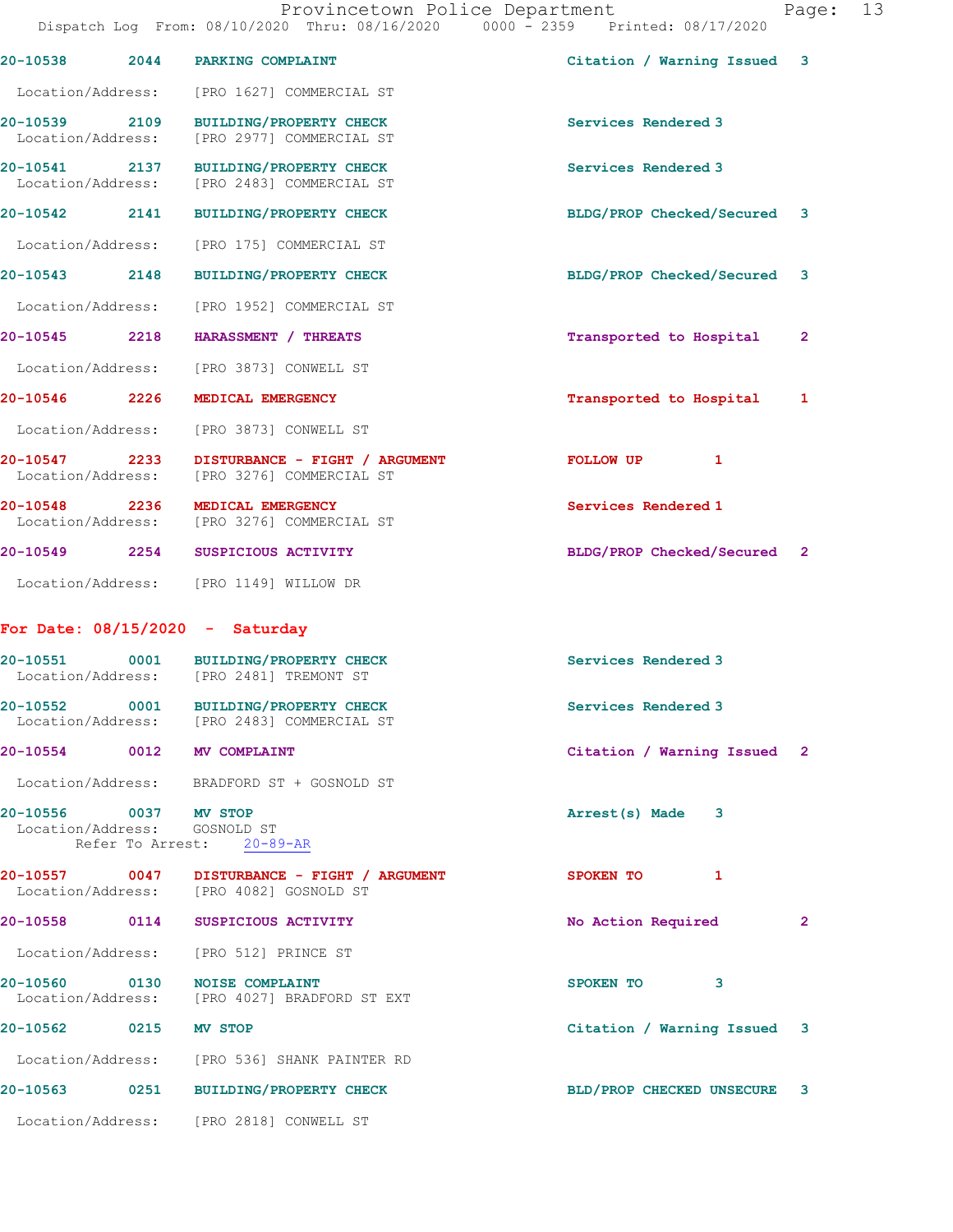20-10564 0308 FOLLOW UP Services Rendered 2 Location/Address: [PRO 4082] GOSNOLD ST 20-10565 0417 BUILDING/PROPERTY CHECK Services Rendered 3 Location/Address: [PRO 537] SHANK PAINTER RD 20-10566 0542 PARK, WALK & TALK Services Rendered 3 Location: [PRO 3431] LOPES SQUARE 20-10568 0612 SERVICE CALL - POLICE Services Rendered 3 Location/Address: [PRO 516] RACE POINT RD 20-10569 0705 BUILDING/PROPERTY CHECK Services Rendered 3 Location/Address: [PRO 539] SHANK PAINTER RD 20-10572 0914 MV OBSERVANCE / ASSIGNMENT Services Rendered 3 Location/Address: ROUTE 6 + SNAIL RD 20-10573 0938 BUILDING/PROPERTY CHECK Services Rendered 3 Location/Address: [PRO 2206] PILGRIMS LANDING 20-10574 0938 ANIMAL CALL Services Rendered 2 Location/Address: [PRO 446] HOWLAND ST 20-10575 0952 COMPLAINT - GENERAL Peace Restored 3 Location/Address: [PRO 2483] COMMERCIAL ST 20-10576 1003 MEDICAL EMERGENCY **1003 MEDICAL EMERGENCY** 20-10576 PATIENT REFUSAL Location/Address: [PRO 3222] ALDEN ST 20-10579 1044 BIKE - ACCIDENT **Transported to Hospital** 1 Location/Address: [PRO 517] RACE POINT RD 20-10581 1044 PARKING COMPLAINT Citation / Warning Issued 3 Location: [PRO 3431] LOPES SQUARE 20-10582 1058 FOLLOW UP 3POKEN TO 2<br>
Location/Address: [PRO 105] COMMERCIAL ST [PRO 105] COMMERCIAL ST 20-10583 1116 MV HIT & RUN SPOKEN TO 2 Location/Address: [PRO 357] COMMERCIAL ST 20-10584 1150 ANIMAL CALL 30 and 20 Services Rendered 2 Location/Address: [PRO 399] COMMERCIAL ST 20-10585 1206 FOLLOW UP Services Rendered 2 Location/Address: [PRO 2818] CONWELL ST Refer To Arrest: 20-88-AR 20-10586 1210 SERVICE CALL - POLICE Services Rendered 3 Location/Address: [PRO 285] COMMERCIAL ST 20-10588 1234 ALARM - GENERAL Services Rendered 1 Location/Address: [PRO 2576] COMMERCIAL ST 20-10589 1306 MEDICAL EMERGENCY Transported to Hospital 1 Location/Address: [PRO 105] COMMERCIAL ST 20-10591 1326 PARK, WALK & TALK Services Rendered 3 Location/Address: [PRO 537] SHANK PAINTER RD

20-10592 1336 FOLLOW UP 3POKEN TO 2 Location/Address: [PRO 221] COMMERCIAL ST Refer To Arrest: 20-49-AR

20-10593 1343 BY-LAW VIOLATION Citation / Warning Issued 2

Location/Address: [PRO 1758] BRADFORD ST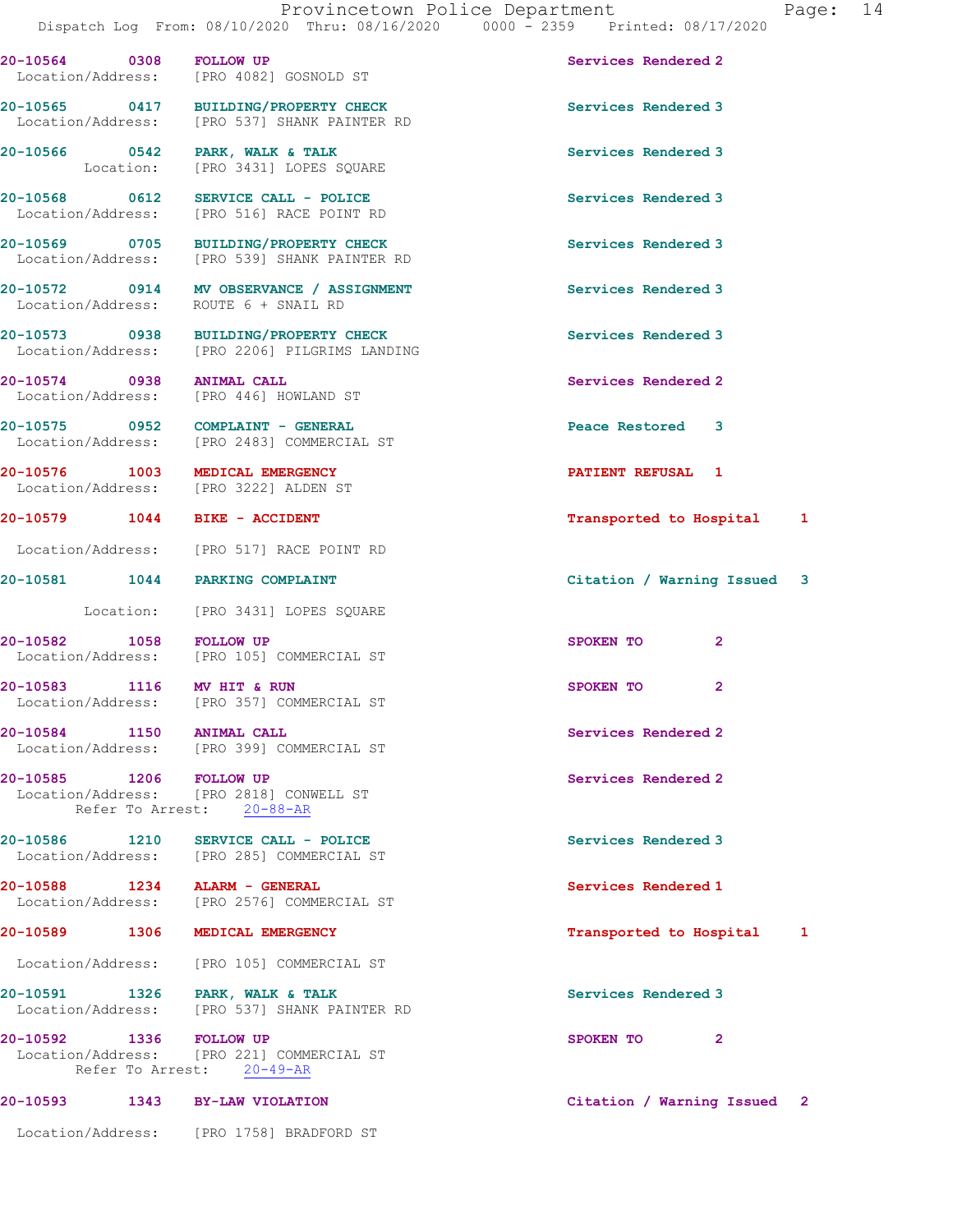Dispatch Log From: 08/10/2020 Thru: 08/16/2020 0000 - 2359 Printed: 08/17/2020 20-10595 1407 LOST PROPERTY **1200 Services Rendered** 3 Location: [PRO 3431] LOPES SQUARE 20-10598 1530 FOLLOW UP Could Not Locate 2<br>
Location/Address: [PRO 3873] CONWELL ST [PRO 3873] CONWELL ST 20-10599 1535 FOLLOW UP Services Rendered 2 Location/Address: [PRO 3873] CONWELL ST 20-10600 1536 SERVE WARRANT Could Not Locate 3<br>
Location/Address: [PRO 3670] SHANK PAINTER RD [PRO 3670] SHANK PAINTER RD 20-10602 1551 MEDICAL EMERGENCY 1988 120 10602 1551 1551 1551 1562 Location/Address: [PRO 442] HARRY KEMP WAY 20-10603 1648 BUILDING/PROPERTY CHECK Services Rendered 3 Location/Address: [PRO 3121] COMMERCIAL ST 20-10604 1653 PARKING COMPLAINT VERBAL WARNING 3 Location/Address: [PRO 4157] COMMERCIAL ST 20-10605 1703 MV STOP VERBAL WARNING 3 Location/Address: BRADFORD ST + PEARL ST 20-10607 1715 MV OBSERVANCE / ASSIGNMENT Services Rendered 3 Location/Address: BRADFORD ST EXT + PROVINCELANDS RD 20-10606 1716 MV STOP VERBAL WARNING 3 Location/Address: RYDER ST + COMMERCIAL ST 20-10608 1749 BUILDING/PROPERTY CHECK Services Rendered 3 Location/Address: [PRO 3430] COMMERCIAL ST 20-10609 1752 LOST PROPERTY **1200 Services Rendered 3**  Location/Address: [PRO 2490] PROVINCELANDS RD 20-10610 1803 COMPLAINT - GENERAL SPOKEN TO 3 Location/Address: [PRO 1345] COMMERCIAL ST 20-10611 1813 BUILDING/PROPERTY CHECK Services Rendered 3 Location/Address: [PRO 60] BRADFORD ST 20-10612 1829 SUSPICIOUS ACTIVITY CHARGES AND SPOKEN TO 2 Location/Address: [PRO 2479] ROUTE 6 20-10613 1843 SERVE SUMMONS Could Not Locate 3 Location/Address: [PRO 1288] BRADFORD ST 20-10614 1854 SERVE SUMMONS Could Not Locate 3 Location/Address: [PRO 2125] COMMERCIAL ST 20-10616 1921 MV COLLISION Vehicle Towed 1 Location/Address: ROUTE 6 Refer To Accident: 20-49-AC 20-10617 1949 SERVE WARRANT Unfounded 3 Location/Address: [PRO 3033] COMMERCIAL ST 20-10620 2053 BUILDING/PROPERTY CHECK BLDG/PROP Checked/Secured 3 Location/Address: [PRO 175] COMMERCIAL ST 20-10622 2057 LOST PROPERTY **1200 Services Rendered** 3 Location/Address: COMMERCIAL ST 20-10623 2146 BUILDING/PROPERTY CHECK Services Rendered 3 Location/Address: [PRO 1645] HARRY KEMP WAY

20-10626 2217 HARASSMENT / THREATS Services Rendered 2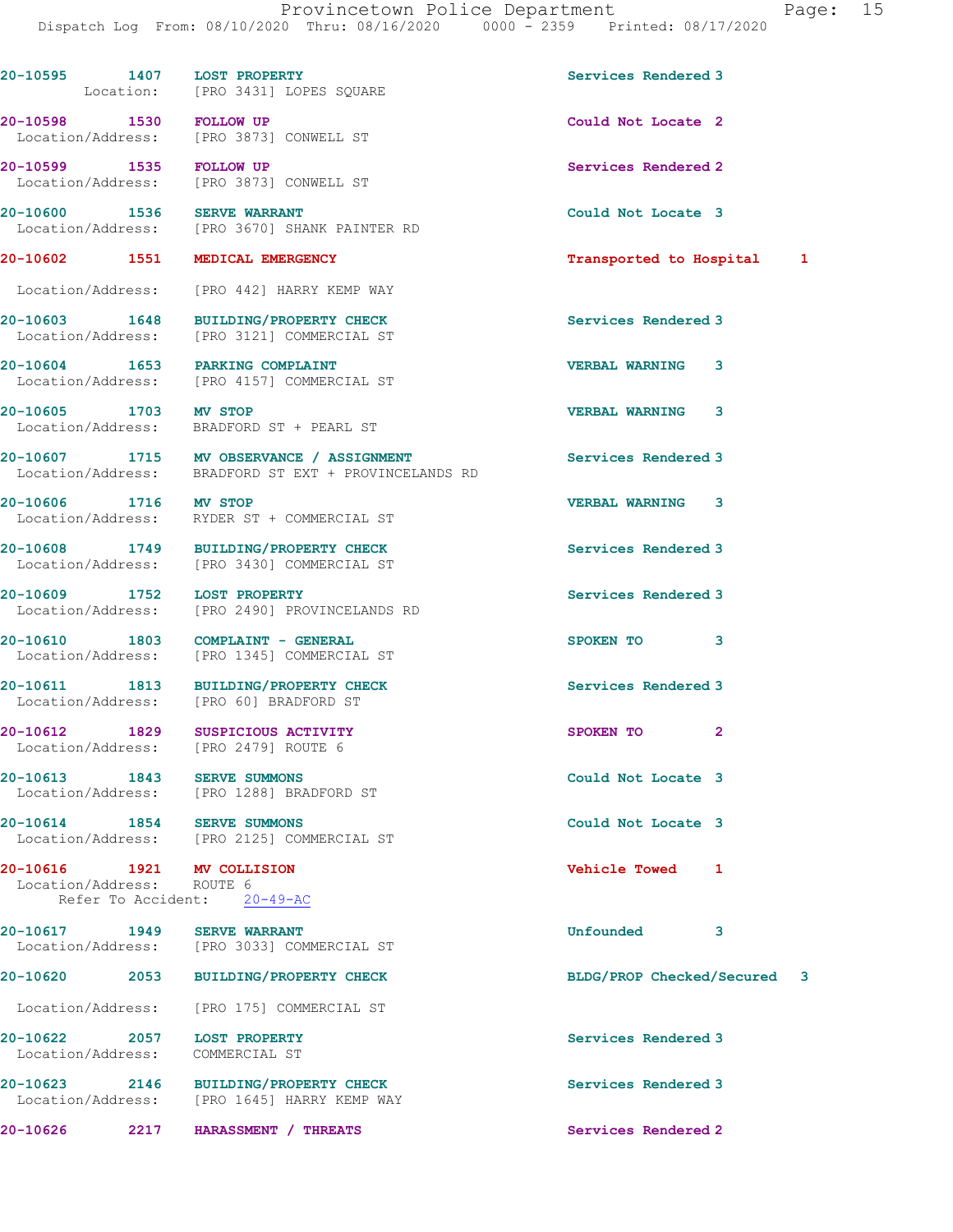|                                                                     | Provincetown Police Department<br>Dispatch Log From: 08/10/2020 Thru: 08/16/2020 0000 - 2359 Printed: 08/17/2020 | 16<br>Page:                           |
|---------------------------------------------------------------------|------------------------------------------------------------------------------------------------------------------|---------------------------------------|
|                                                                     | Location/Address: [PRO 221] COMMERCIAL ST                                                                        |                                       |
| 20-10627 2221 MV STOP<br>Location/Address:                          | ROUTE 6                                                                                                          | <b>VERBAL WARNING</b><br>$\mathbf{3}$ |
| 20-10628 2241 ANIMAL CALL                                           | Location/Address: [PRO 542] SHANK PAINTER RD                                                                     | Services Rendered 2                   |
|                                                                     | 20-10629 2246 COMPLAINT - GENERAL<br>Location/Address: [PRO 3089] BRADFORD ST                                    | SPOKEN TO<br>3                        |
| 20-10630 2304 FOLLOW UP                                             | Location/Address: [PRO 542] SHANK PAINTER RD                                                                     | Services Rendered 2                   |
|                                                                     | 20-10631 2311 BUILDING/PROPERTY CHECK                                                                            | BLDG/PROP Checked/Secured 3           |
|                                                                     | Location/Address: [PRO 3443] COMMERCIAL ST                                                                       |                                       |
|                                                                     | 20-10633 2317 BUILDING/PROPERTY CHECK<br>Location/Address: [PRO 2977] COMMERCIAL ST                              | Services Rendered 3                   |
| 20-10634 2320 NOISE COMPLAINT<br>Location/Address: [PRO 2] ALDEN ST |                                                                                                                  | Unfounded<br>3                        |
| 20-10636 2352 MV STOP                                               | Location/Address: [PRO 1635] COMMERCIAL ST + MONTELLO ST                                                         | <b>VERBAL WARNING</b><br>3            |
| 20-10637 2358                                                       | MV OBSERVANCE / ASSIGNMENT                                                                                       | Services Rendered 3                   |

## For Date: 08/16/2020 - Sunday

Location/Address: BRADFORD ST + RYDER ST

| 20-10639 0008                      | <b>BUILDING/PROPERTY CHECK</b>                                                      | BLDG/PROP Checked/Secured   | $\mathbf{3}$   |
|------------------------------------|-------------------------------------------------------------------------------------|-----------------------------|----------------|
|                                    | Location/Address: [PRO 1952] COMMERCIAL ST                                          |                             |                |
| 20-10642 0016                      | <b>FOLLOW UP</b>                                                                    | No Action Required          | $\overline{2}$ |
|                                    | Location/Address: [PRO 3276] COMMERCIAL ST                                          |                             |                |
| 20-10640 0020<br>Location/Address: | MV OBSERVANCE / ASSIGNMENT<br>HOWLAND ST + HARRY KEMP WAY                           | Services Rendered 3         |                |
| 20-10644 0047 NOISE COMPLAINT      | Location/Address: [PRO 320] COMMERCIAL ST                                           | Unfounded<br>3              |                |
| 20-10645 0059 NOISE COMPLAINT      | Location/Address: GOSNOLD ST + BRADFORD ST                                          | 3<br>SPOKEN TO              |                |
| 20-10648 0118 NOISE COMPLAINT      | Location/Address: BRADFORD ST + GOSNOLD ST                                          | Unfounded<br>3              |                |
|                                    | 20-10649 0124 BUILDING/PROPERTY CHECK<br>Location/Address: [PRO 2540] RACE POINT RD | Services Rendered 3         |                |
| 20-10650 0130                      | MV STOP                                                                             | Citation / Warning Issued 3 |                |
| Location/Address:                  | ROUTE 6                                                                             |                             |                |
| 20-10651 0152<br>Location/Address: | SUSPICIOUS ACTIVITY<br>[PRO 2492] WINSLOW ST                                        | SPOKEN TO<br>$\overline{2}$ |                |
| 20-10652 0305<br>Location/Address: | <b>BUILDING/PROPERTY CHECK</b><br>[PRO 2483] COMMERCIAL ST                          | Services Rendered 3         |                |
| 20-10653 0433                      | MEDICAL EMERGENCY                                                                   | Transported to Hospital     | 1              |
| Location/Address:                  | [PRO 1734] HOLWAY AVE                                                               |                             |                |
| 20-10654 0529                      | <b>BUILDING/PROPERTY CHECK</b>                                                      | Services Rendered 3         |                |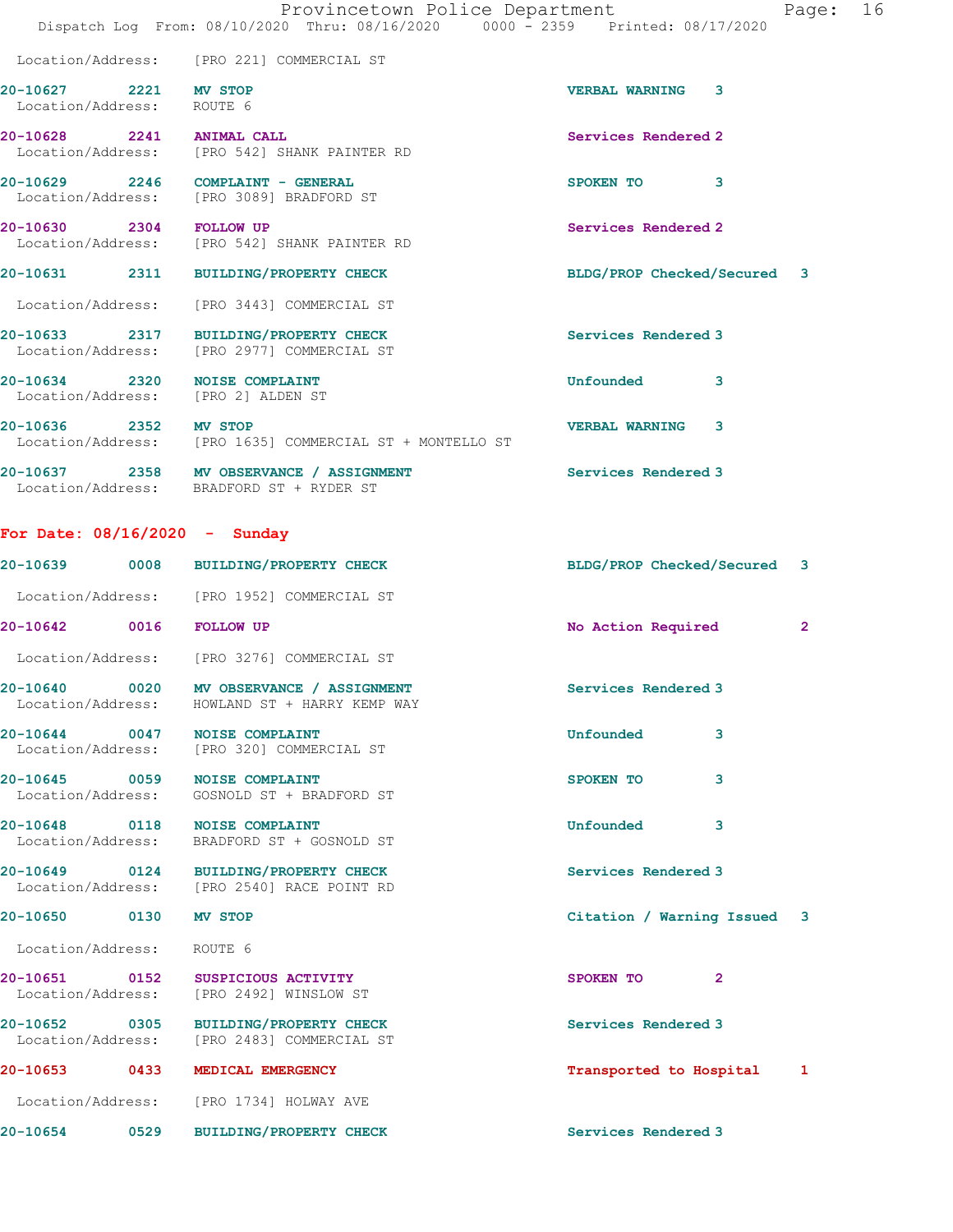20-10657 0846 MEDICAL EMERGENCY Transported to Hospital 1

20-10655 0554 MV OBSERVANCE / ASSIGNMENT Services Rendered 3

20-10656 0825 FLIGHT COVERAGE 3 COMPOSED Services Rendered 3<br>
Location/Address: [PRO 516] RACE POINT RD

 Location/Address: [PRO 3614] COMMERCIAL ST 20-10658 0900 MV COMPLAINT Could Not Locate 2 Location/Address: HOWLAND ST + BRADFORD ST 20-10660 0926 LOST IPHONE SE Services Rendered 3 Location/Address: [PRO 542] SHANK PAINTER RD

[PRO 516] RACE POINT RD

20-10662 1053 MEDICAL EMERGENCY **120-10662 PATIENT REFUSAL** 1

Location/Address: [PRO 537] SHANK PAINTER RD

Location/Address: SNAIL RD + COMMERCIAL ST

Location/Address: [PRO 3121] COMMERCIAL ST

Location/Address: ARCH ST + COMMERCIAL ST

20-10666 1210 LOST DODGE TRUCK KEY Services Rendered 3 Location/Address: [PRO 542] SHANK PAINTER RD

20-10667 1219 MV OBSERVANCE / ASSIGNMENT Services Rendered 3

20-10669 1256 LOST SCARF 20-10669 1256 Services Rendered 3<br>
Location/Address: [PRO 542] SHANK PAINTER RD [PRO 542] SHANK PAINTER RD

20-10670 1330 MV STOP VERBAL WARNING 3

Location/Address: MASONIC PL

Location/Address: CEMETERY RD

20-10679 1712 911 MISDIAL Services Rendered 1

20-10680 1728 PARKING COMPLAINT Services Rendered 3

20-10683 1912 SERVE WARRANT **Could Not Locate 3** Location/Address: [PRO 523] COMMERCIAL ST

## 20-10685 1933 TRESPASS Transported to Hospital 2

 Location/Address: [PRO 3033] COMMERCIAL ST Refer To Field Int: 20-18-FI

Location/Address: [PRO 2276] WINTHROP ST

20-10663 1109 BUILDING/PROPERTY CHECK Services Rendered 3

20-10664 1116 PARK, WALK & TALK Services Rendered 3

Location/Address: PRINCE ST + BRADFORD ST

Location/Address: RYDER ST + COMMERCIAL ST

20-10672 1456 LOST SUBARU KEY Services Rendered 3<br>
Location/Address: [PRO 542] SHANK PAINTER RD [PRO 542] SHANK PAINTER RD

20-10675 1644 BUILDING/PROPERTY CHECK Services Rendered 3 Location/Address: [PRO 3259] MACMILLAN WHARF

20-10676 1655 DISORDERLY Services Rendered 1 Location/Address: [PRO 105] COMMERCIAL ST

20-10677 1656 BUILDING/PROPERTY CHECK Services Rendered 3

Location/Address: [PRO 2276] WINTHROP ST

20-10678 1716 BUILDING/PROPERTY CHECK Services Rendered 3 Location/Address: [PRO 539] SHANK PAINTER RD

Location/Address: [PRO 1854] WEST VINE ST

20-10674 1643 LOST CASH Services Rendered 3